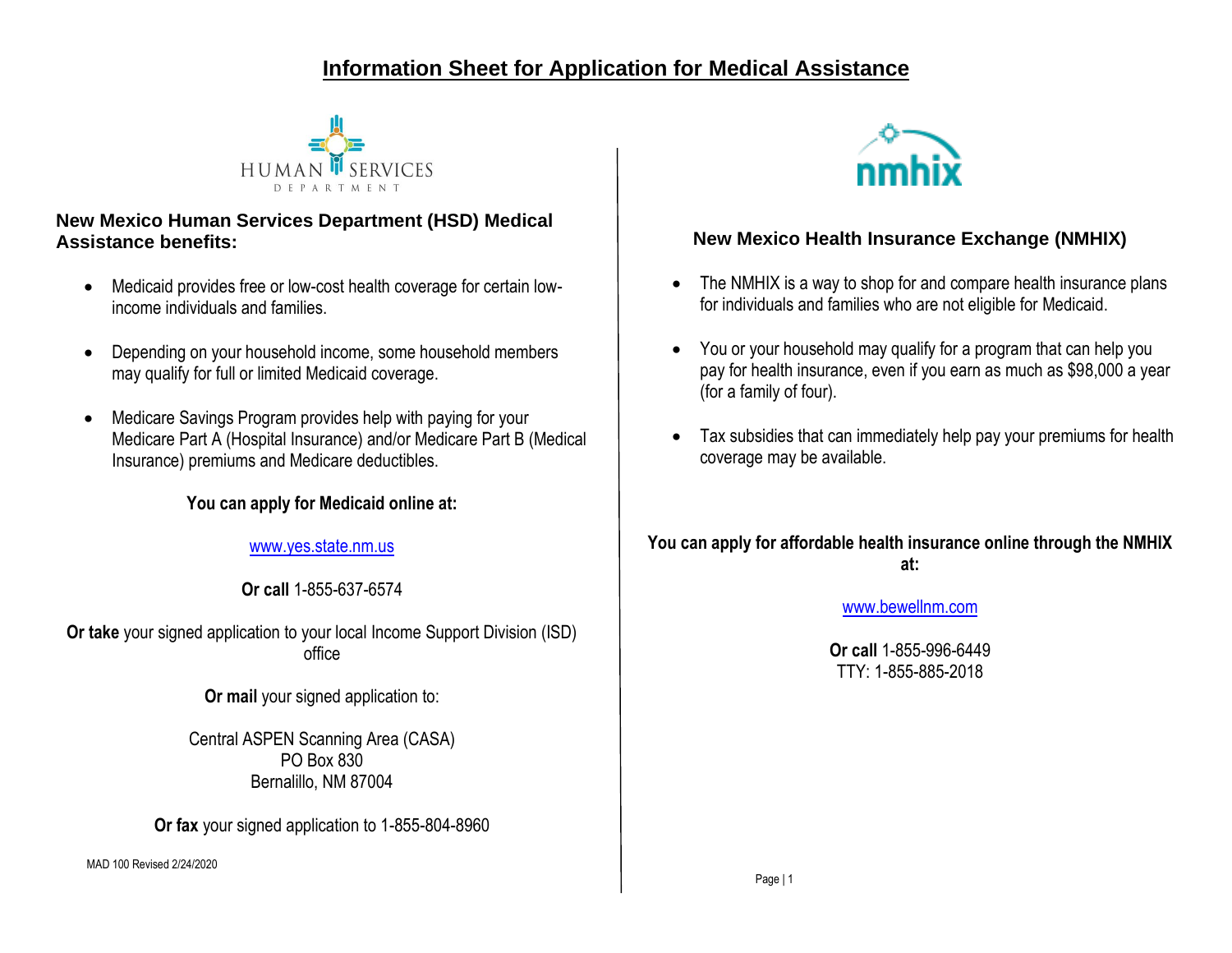| <b>Medical Assistance Programs</b>                                                                                                                                                                                    |                                                                                                                                                                                                                                                                                                                                                                                                                                                                                                                                                                  |                                                                                            |                          |                                         |                                                    |          |  |  |
|-----------------------------------------------------------------------------------------------------------------------------------------------------------------------------------------------------------------------|------------------------------------------------------------------------------------------------------------------------------------------------------------------------------------------------------------------------------------------------------------------------------------------------------------------------------------------------------------------------------------------------------------------------------------------------------------------------------------------------------------------------------------------------------------------|--------------------------------------------------------------------------------------------|--------------------------|-----------------------------------------|----------------------------------------------------|----------|--|--|
| <b>MEDICAID</b>                                                                                                                                                                                                       | Depending on your household income, some household members may qualify for full or limited Medicaid coverage. The following are some types of<br>Medicaid that household members may qualify for:<br><b>Newborns</b><br>Children through age 18<br>Parent(s)/Caretaker(s)<br>Pregnant women<br>Low-income adults<br><b>Emergency Medical Services for Aliens (EMSA)</b>                                                                                                                                                                                          |                                                                                            |                          |                                         |                                                    |          |  |  |
| <b>NM HEALTH</b><br><b>INSURANCE</b><br><b>EXCHANGE</b>                                                                                                                                                               | The NMHIX is a way to shop for and compare health insurance plans for individuals and families who are not eligible for Medicaid. If you do not qualify for<br>Medicaid, you or members of your household may be eligible to receive a tax subsidy that can immediately help pay for health insurance premiums. If you<br>or members of your household do not qualify for Medicaid, your application will be automatically sent to the NMHIX, where you or members of your<br>household may be found eligible for other health insurance affordability programs. |                                                                                            |                          |                                         |                                                    |          |  |  |
| Tell us if you need: $\Box$ Help filling out this application<br>$\Box$ Free language help<br>$\Box$ I don't have transportation<br>Preferred language:                                                               |                                                                                                                                                                                                                                                                                                                                                                                                                                                                                                                                                                  |                                                                                            |                          |                                         | $\Box$ Disability accommodation                    |          |  |  |
| 1. Tell Us About You. If you need help filling out this application or getting the needed information, contact your local ISD office. If you are applying for someone else, complete this<br>section for that person. |                                                                                                                                                                                                                                                                                                                                                                                                                                                                                                                                                                  |                                                                                            |                          |                                         |                                                    |          |  |  |
| First Name, Middle Initial, Last Name                                                                                                                                                                                 |                                                                                                                                                                                                                                                                                                                                                                                                                                                                                                                                                                  | Date of Birth                                                                              | Best Time to Contact You |                                         |                                                    |          |  |  |
| <b>Street Address</b>                                                                                                                                                                                                 | City                                                                                                                                                                                                                                                                                                                                                                                                                                                                                                                                                             |                                                                                            | County                   | State                                   |                                                    | Zip Code |  |  |
| E-Mail Address                                                                                                                                                                                                        |                                                                                                                                                                                                                                                                                                                                                                                                                                                                                                                                                                  | Telephone Number                                                                           |                          | Alternative Telephone Number (optional) |                                                    |          |  |  |
|                                                                                                                                                                                                                       |                                                                                                                                                                                                                                                                                                                                                                                                                                                                                                                                                                  | If your mailing address is different, please fill it in below. If not, please leave blank. |                          |                                         |                                                    |          |  |  |
| Mailing Address (if different)                                                                                                                                                                                        | City                                                                                                                                                                                                                                                                                                                                                                                                                                                                                                                                                             |                                                                                            |                          | State                                   |                                                    | Zip Code |  |  |
| Are you a resident of New Mexico?                                                                                                                                                                                     | $\Box$ YES $\Box$ NO                                                                                                                                                                                                                                                                                                                                                                                                                                                                                                                                             | Do you intend to remain in New Mexico?<br>$\square$ YES                                    | $\square$ NO             |                                         | Are you homeless?<br>$\square$ YES<br>$\square$ NO |          |  |  |
|                                                                                                                                                                                                                       | Do you want to get your information sent to your e-mail? $\square$ YES<br>If yes, please fill out your most current e-mail address above.                                                                                                                                                                                                                                                                                                                                                                                                                        | $\square$ NO                                                                               |                          |                                         |                                                    |          |  |  |
|                                                                                                                                                                                                                       | 2. Person to Represent You (Authorized Representative or Guardian). Your authorized representative can be a person who has helped you apply for or renew benefits, or it<br>can be a different person. If you want to have an authorized representative, you must tell us who that person is in writing, below.                                                                                                                                                                                                                                                  |                                                                                            |                          |                                         |                                                    |          |  |  |
| <b>Name of Authorized Person(s)</b><br><b>Mailing Address</b><br><b>Preferred Telephone Number or TDD</b>                                                                                                             |                                                                                                                                                                                                                                                                                                                                                                                                                                                                                                                                                                  |                                                                                            |                          |                                         |                                                    |          |  |  |
|                                                                                                                                                                                                                       |                                                                                                                                                                                                                                                                                                                                                                                                                                                                                                                                                                  |                                                                                            |                          |                                         |                                                    |          |  |  |
|                                                                                                                                                                                                                       |                                                                                                                                                                                                                                                                                                                                                                                                                                                                                                                                                                  |                                                                                            |                          |                                         |                                                    |          |  |  |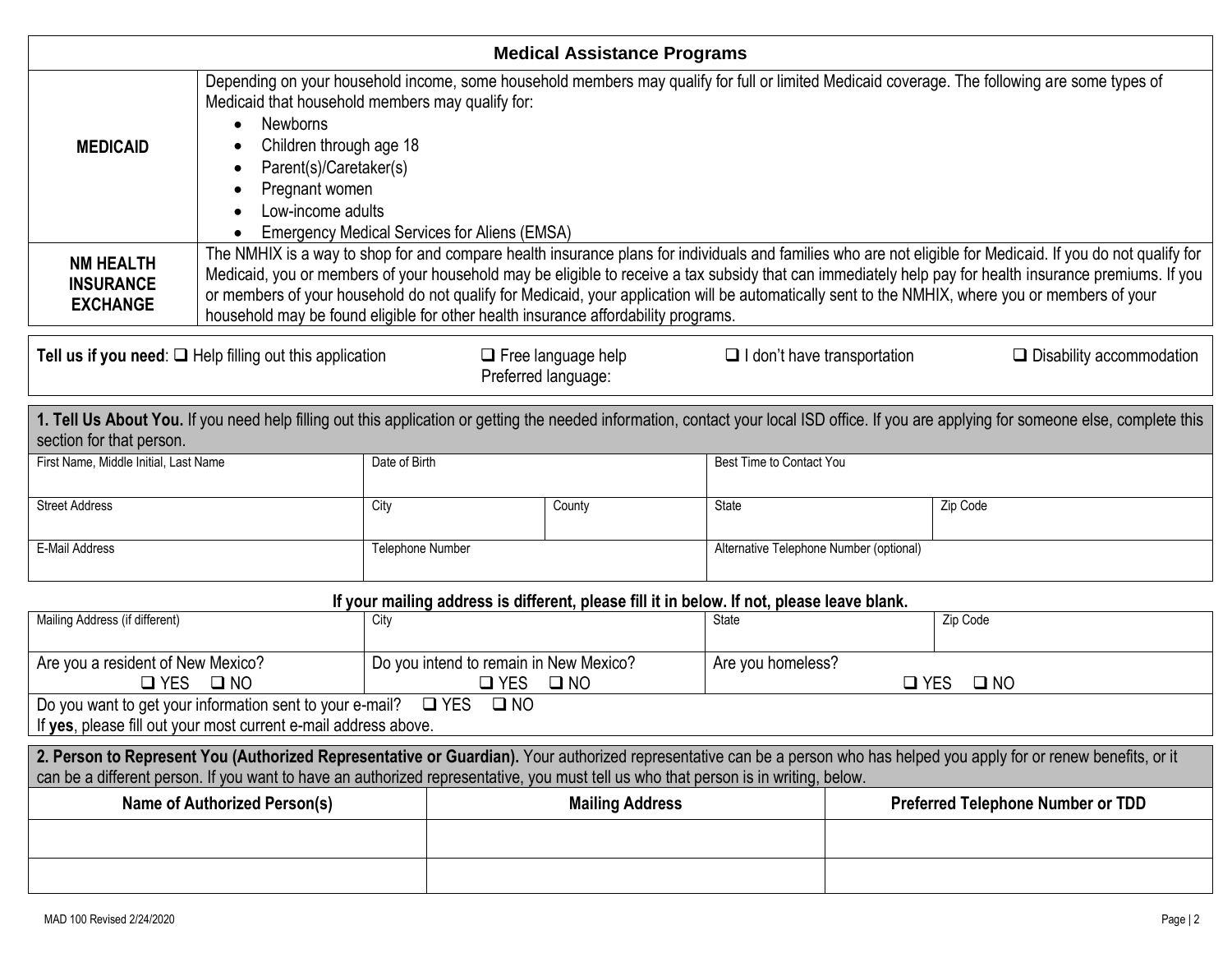## **3. Tell Us About the People Who Live With You and/or Individuals on Your Federal Income Tax Return.**

Please list everyone who lives in your household, even if you do not want to apply for them. You only have to give US citizenship and Social Security Numbers (SSNs) for household members who are applying for assistance. An SSN is optional for people who are not applying for medical assistance, but providing an SSN can speed up the application process. You do not need to be a US citizen or file income taxes to apply. Immigrant status of all individuals applying for benefits may be subject to verification by the Department of Homeland Security (DHS) through the submission of information provided on this application to DHS, and the information received from DHS may affect your household's eligibility. Non-citizen immigrants who are not requesting assistance for themselves do not need to give immigration status information, SSNs or other similar proofs; however, they must give information about their income because part of their income may count toward the household's eligibility for assistance. Certain medical assistance programs may be available for people without an SSN; ask ISD. Racial and ethnic data about an applicant's household is voluntary; it will not affect your eligibility or the amount of benefits your household may receive. Native Americans are urged to identify themselves as such because Native Americans are entitled to certain special protections under the law. We ask everyone for racial and ethnic information to assure that benefits are distributed without regard to race, color or national origin. If you need more space, please use an additional sheet of paper.

| List the names and information for yourself and the people who live with you, and<br>for anyone who you will include on your federal income tax return: |              |                                                  |            |               |                                                |                                           | This section is only required for each person applying for medical assistance: |                                                                                                    |                                                                        |
|---------------------------------------------------------------------------------------------------------------------------------------------------------|--------------|--------------------------------------------------|------------|---------------|------------------------------------------------|-------------------------------------------|--------------------------------------------------------------------------------|----------------------------------------------------------------------------------------------------|------------------------------------------------------------------------|
| Name<br>(First and Last)                                                                                                                                | Relationship | Applying for<br>Medical<br>Assistance?<br>Yes/No | Sex<br>M/F | Date of Birth | Ethnicity:<br>Hispanic<br>Yes/No<br>(optional) | Race:<br>$1-6$<br>See below<br>(optional) | <b>Tribal Affiliation</b><br>(optional)                                        | Social Security Number<br>(SSN) - required if you<br>have one<br>(optional for non-<br>applicants) | Citizenship or Immigration<br><b>Status</b><br>$1 - 34$<br>(see below) |
|                                                                                                                                                         | (Self)       | $\square$ YES<br>$\square$ NO                    |            |               |                                                |                                           |                                                                                |                                                                                                    |                                                                        |
|                                                                                                                                                         |              | $\Box$ YES<br>$\square$ NO                       |            |               |                                                |                                           |                                                                                |                                                                                                    |                                                                        |
|                                                                                                                                                         |              | $\Box$ YES<br>$\square$ NO                       |            |               |                                                |                                           |                                                                                |                                                                                                    |                                                                        |
|                                                                                                                                                         |              | $\square$ YES<br>$\square$ NO                    |            |               |                                                |                                           |                                                                                |                                                                                                    |                                                                        |
|                                                                                                                                                         |              | $\square$ YES<br>$\square$ NO                    |            |               |                                                |                                           |                                                                                |                                                                                                    |                                                                        |
|                                                                                                                                                         |              | $\Box$ YES<br>$\square$ NO                       |            |               |                                                |                                           |                                                                                |                                                                                                    |                                                                        |

Race: For each person applying for assistance, choose the number(s) Citizenship or Immigration Status: For each person applying for assistance, choose the number(s) below that best describes their U.S. Citizenship or below that best describe their race and write the number(s) above. Immigration status and write the number(s) above.

| - American Indian/Alaska Native                                          | I - U.S. Citizen                                         | 2 - Lawful Permanent Resident<br>(LPR/Green Card holder)                                                                    | $3 -$ Asylee                                                                                                                                              | $4 -$ Refugee                                                           | 5 - Cuban/Haitian entrant                                                                  | 6 - Paroled into the U.S. (for at<br>least one year)                                     |
|--------------------------------------------------------------------------|----------------------------------------------------------|-----------------------------------------------------------------------------------------------------------------------------|-----------------------------------------------------------------------------------------------------------------------------------------------------------|-------------------------------------------------------------------------|--------------------------------------------------------------------------------------------|------------------------------------------------------------------------------------------|
| 2 – Asian                                                                | 7 - Conditional entrant granted<br>before 1980           | 8 - Battered spouse, child, or<br>parent                                                                                    | 9 - Victim of trafficking and<br>his/her spouse, child, sibling, or<br>parent                                                                             | 10 - Granted Withholding of<br>Deportation or Withholding of<br>Removal | 11 - Member of a federally<br>recognized Indian tribe or<br>American Indian born in Canada | 12 - Afghan or Iragi Special<br>Immigrant                                                |
| 3 - Black or African American<br>4 – Native Hawaiian or Pacific Islander | 13 - Amerasian                                           | 14 - Individual with non-<br>immigrant status (including<br>worker visas, student visas, and<br>citizens of Micronesia, the | 15 - Paroled into the U.S. (for<br>less than one year)                                                                                                    | 16 - Temporary Protected<br>Status (TPS)                                | 17 - Deferred Enforced<br>Departure (DED)                                                  | 18 - Deferred Action Status                                                              |
| 5 - White                                                                | 19 - Lawful temporary resident<br>(LTR)                  | Marshall Islands, and Palau<br>20 - Granted an administrative<br>stay or removal by DHS                                     | 21 - Granted Withholding of<br>Removal under the Convention<br>Against Torture (CAT)                                                                      | 22 - Resident of American<br>Samoa                                      | 23 - Applicant for Special<br>Immigrant Juvenile Status                                    | 24- Applicant for Adjustment to<br>LPR Status with an approved<br>visa petition          |
| 6 - Other                                                                | 25 - Applicant for Victim of<br>trafficking visa         | 26 - Applicant for Asylum (with<br>EAD or under age 14 with<br>application pending for at least<br>$180$ days)              | 27 - Applicant Withholding of<br>Deportation or Withholding of<br>Removal (with EAD or under<br>age 14 with application pending<br>for at least 180 days) | 28 - Registry applicant (with<br>EAD)                                   | 29 - Order of supervision (with<br>EAD)                                                    | 30 - Applicant for Cancellation<br>of Removal or Suspension of<br>Deportation (with EAD) |
|                                                                          | 31 - Applicant for Legalization<br>under IRCA (with EAD) | 32 - Applicant for Temporary<br>Protected Status (TPS) (with<br>EAD)                                                        | 33 - Legalization under the<br>LIFE Act (with EAD)                                                                                                        | 34 - Other/Unsure                                                       |                                                                                            |                                                                                          |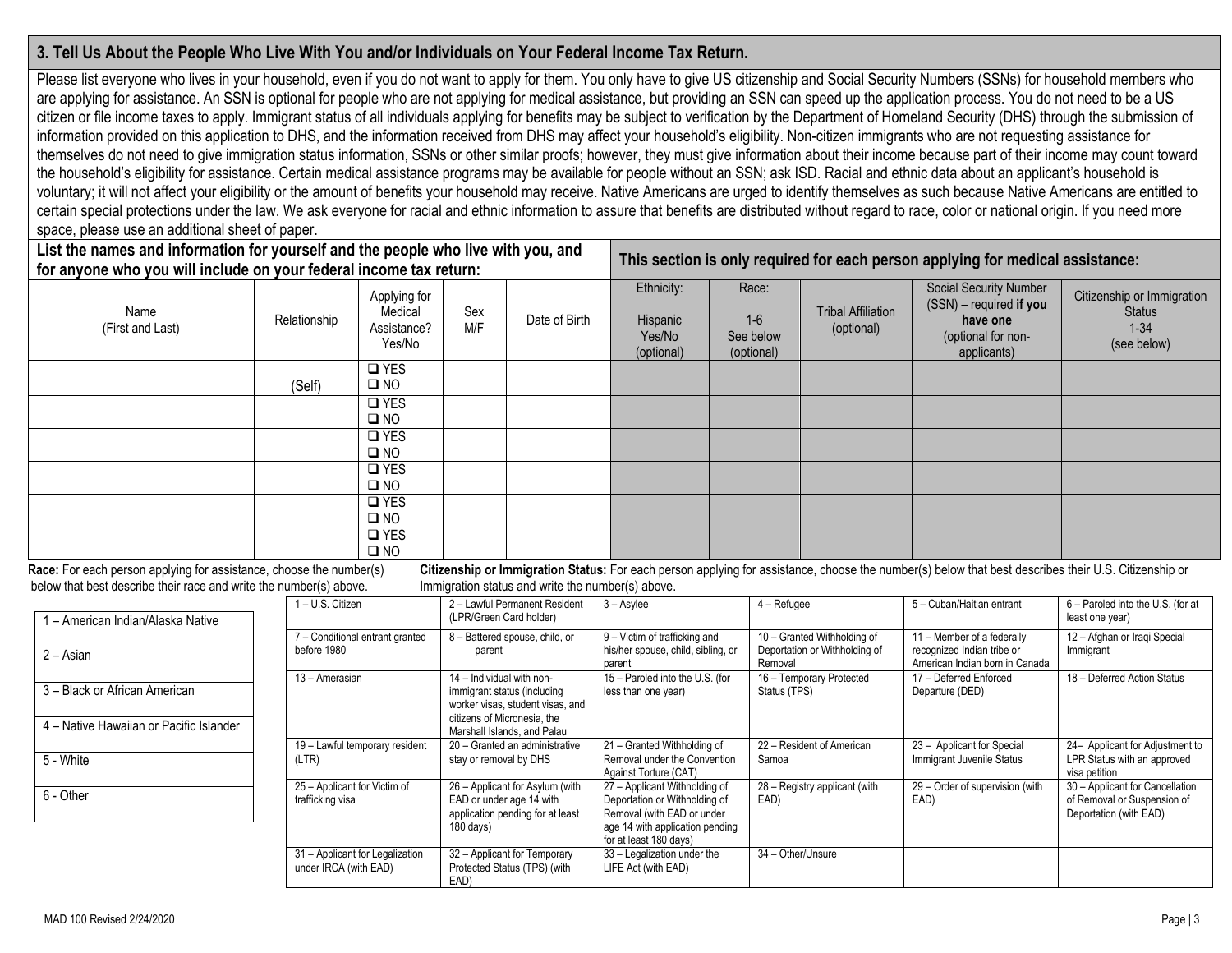4. Tax Filing Information. Please give the following information for every household member applying for medical assistance, even if the tax payer or tax dependent is not in your home. You do not need to file income taxes to apply.

| A           | <b>THE HIGHING WAYS IS UPPLY.</b><br>B | C                    | D                     | E                               | F                             |
|-------------|----------------------------------------|----------------------|-----------------------|---------------------------------|-------------------------------|
|             | Does this                              |                      |                       | Is this person claimed as a tax |                               |
| <b>Name</b> | person plan to                         | Will this person     | Does this person have | dependent on someone else's     | How is this person related to |
|             | file a federal                         | file jointly with a  | any tax dependents?   | tax return?                     | the tax filer?                |
|             | income tax                             | spouse/partner?      |                       |                                 |                               |
|             | return next                            |                      |                       |                                 |                               |
|             | year?                                  |                      |                       |                                 |                               |
|             |                                        | $\Box$ YES $\Box$ NO | $\Box$ YES $\Box$ NO  | $\Box$ YES $\Box$ NO            |                               |
|             |                                        | If yes, name of      | If yes, name(s) of    | If yes, name of the tax filer:  |                               |
|             | $\Box$ YES $\Box$ NO                   | spouse or partner:   | dependents:           |                                 |                               |
|             |                                        |                      |                       |                                 |                               |
|             |                                        |                      |                       |                                 |                               |
|             |                                        | QYESQNO              | QYESQN0               | QYESQNO                         |                               |
|             |                                        | If yes, name of      | If yes, name(s) of    | If yes, name of the tax filer:  |                               |
|             | $\Box$ YES $\Box$ NO                   | spouse or partner:   | dependents:           |                                 |                               |
|             |                                        |                      |                       |                                 |                               |
|             |                                        | $\Box$ YES $\Box$ NO | $\Box$ YES $\Box$ NO  | QYESQNO                         |                               |
|             |                                        | If yes, name of      | If $yes$ , name(s) of | If yes, name of the tax filer:  |                               |
|             | $\Box$ YES $\Box$ NO                   | spouse or partner:   | dependents:           |                                 |                               |
|             |                                        |                      |                       |                                 |                               |
|             |                                        |                      |                       |                                 |                               |
|             |                                        | $\Box$ YES $\Box$ NO | $\Box$ YES $\Box$ NO  | QYESQNO                         |                               |
|             |                                        | If yes, name of      | If yes, name(s) of    | If yes, name of the tax filer:  |                               |
|             | $\Box$ YES $\Box$ NO                   | spouse or partner:   | dependents:           |                                 |                               |
|             |                                        |                      |                       |                                 |                               |
|             |                                        |                      |                       |                                 |                               |
|             |                                        | QYESQN0              | QYESQNO               | QYESQNO                         |                               |
|             |                                        | If yes, name of      | If $yes$ , name(s) of | If yes, name of the tax filer:  |                               |
|             | $\Box$ YES $\Box$ NO                   | spouse or partner:   | dependents:           |                                 |                               |
|             |                                        |                      |                       |                                 |                               |
|             |                                        |                      |                       |                                 |                               |
|             |                                        | QYESQNO              | QYESQN0               | QYESQNO                         |                               |
|             |                                        | If yes, name of      | If $yes$ , name(s) of | If yes, name of the tax filer:  |                               |
|             | $\Box$ YES $\Box$ NO                   | spouse or partner:   | dependents:           |                                 |                               |
|             |                                        |                      |                       |                                 |                               |
|             |                                        |                      |                       |                                 |                               |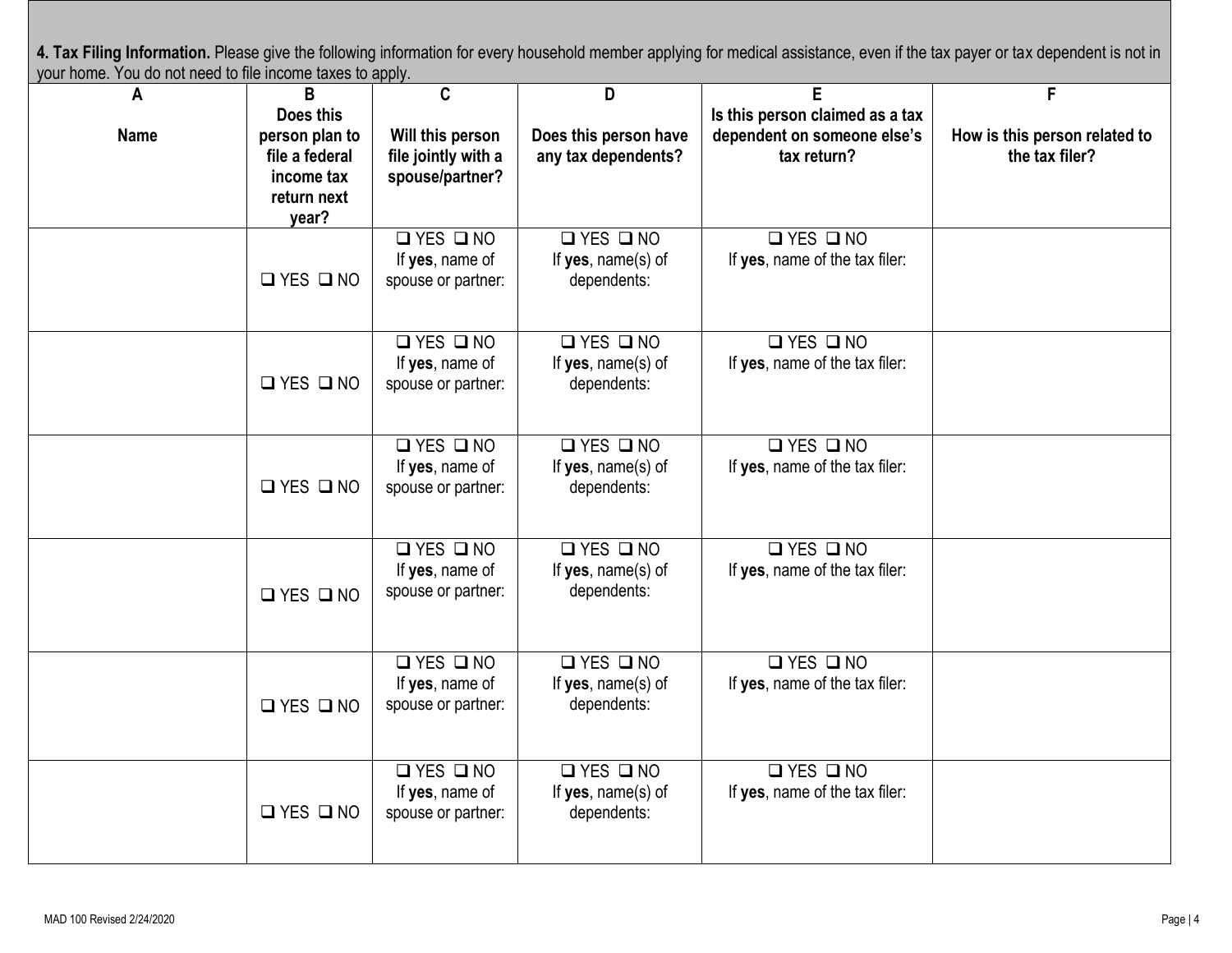**5. Please Answer the Following Questions About the People You Listed in Section 3 who are Seeking Benefits for Themselves.** For household members applying for benefits who are not US citizens, please give the information that appears on their immigration documents, if known. This will be used to see who can get benefits. If you need more space, please attach another piece of paper.

| . <b>.</b><br><b>Name</b> | Immigration<br><b>Document</b><br>Type<br>(if known) | Alien or I-94<br><b>Number</b><br>(if known) | <b>Card Number</b><br>or Passport<br><b>Number</b><br>(if known) | <b>SEVIS ID or</b><br><b>Expiration Date</b><br>(optional) | <b>Other</b><br>(category code or<br>country of issuance,<br>if known) | Lived in the US<br><b>Since 1996?</b> | Is this person a spouse or<br>parent of a veteran or on active<br>duty with the US military? |
|---------------------------|------------------------------------------------------|----------------------------------------------|------------------------------------------------------------------|------------------------------------------------------------|------------------------------------------------------------------------|---------------------------------------|----------------------------------------------------------------------------------------------|
|                           |                                                      |                                              |                                                                  |                                                            |                                                                        | $\Box$ YES $\Box$ NO                  | $\Box$ YES $\Box$ NO                                                                         |
|                           |                                                      |                                              |                                                                  |                                                            |                                                                        | $\Box$ YES $\Box$ NO                  | $\Box$ YES $\Box$ NO                                                                         |
|                           |                                                      |                                              |                                                                  |                                                            |                                                                        | $\Box$ YES $\Box$ NO                  | $\Box$ YES $\Box$ NO                                                                         |
|                           |                                                      |                                              |                                                                  |                                                            |                                                                        | $\Box$ YES $\Box$ NO                  | $\Box$ YES $\Box$ NO                                                                         |

| Is any applicant getting Medicaid in another state?                                                                                                                 | $\Box$ YES $\Box$ NO<br>If yes, who?                                                           | Which state?                        |                                                                                |
|---------------------------------------------------------------------------------------------------------------------------------------------------------------------|------------------------------------------------------------------------------------------------|-------------------------------------|--------------------------------------------------------------------------------|
| Is any household member age 21 or younger and a full-time<br>student?                                                                                               | $\square$ YES $\square$ NO<br>If yes, who?                                                     |                                     |                                                                                |
| Is any applicant imprisoned (detained or jailed)?                                                                                                                   | $\square$ YES $\square$ NO<br>If yes, who?                                                     | What facility?                      |                                                                                |
|                                                                                                                                                                     | Date of imprisonment:                                                                          |                                     | Date of release (if known):                                                    |
| Is any applicant in the household receiving Supplemental<br><b>Security Income (SSI)?</b>                                                                           | $\Box$ YES $\Box$ NO If yes, who?                                                              |                                     |                                                                                |
| Is there anyone in the household who is age 18 to 25 now, and<br>who was in foster care and getting Medicaid before age 18?                                         | $\Box$ YES $\Box$ NO<br>If yes, who?                                                           | Which state?                        |                                                                                |
| Does any applicant have a physical, mental, or emotional<br>health condition that causes limitations in activities (like<br>bathing, dressing, daily chores, etc.)? | $\Box$ YES $\Box$ NO If yes, who?                                                              |                                     |                                                                                |
| Is any applicant already in or going into a nursing home,<br>hospital or treatment facility?                                                                        | $\Box$ YES $\Box$ NO<br>If yes, who?                                                           |                                     |                                                                                |
| If yes, what type of facility?                                                                                                                                      | $\Box$ Nursing home/nursing facility<br>Facility Name:                                         | <b>O</b> Hospital<br>Facility Name: | $\Box$ Intermediate Care Facility for<br>the Intellectually Disabled (ICF/IID) |
|                                                                                                                                                                     | $\Box$ PACE<br>Facility Name:                                                                  | $\Box$ Other<br>Facility Name:      | Facility Name:                                                                 |
| Is any applicant pregnant?                                                                                                                                          | $\Box$ YES $\Box$ NO If yes, who?<br>Number of babies expected from this pregnancy (if known): | Due date (if known):                |                                                                                |
| Has any applicant received a Primary Freedom of Choice letter<br>for a Home and Community-Based Services Waiver?                                                    | $\Box$ YES $\Box$ NO<br>If yes, who?                                                           |                                     |                                                                                |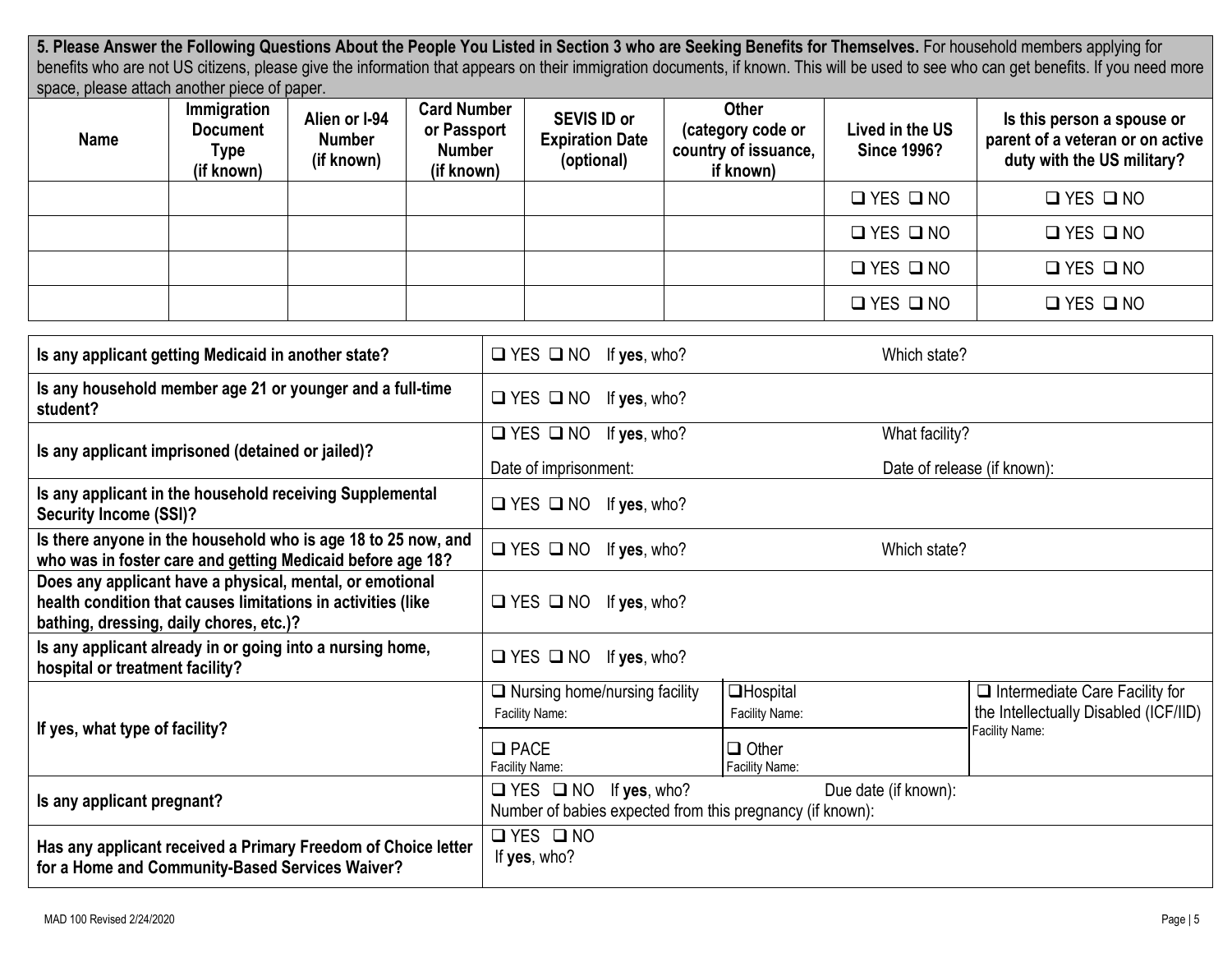**6. Tell Us About Your Earned Income.** Please report your total income **before** taxes. If you are applying for medical assistance and you or another person in your household are offered insurance from any employer, please fill out the Employer Coverage Form attached to this application. If you do not qualify for Medicaid, the NM Health Insurance Exchange (NMHIX) may need to use information about any health coverage you might have through a job to figure out if you can get help paying for health insurance. Failure to complete this form will not delay your application for assistance.

| Have you or anyone living with you received earned income or expect to receive earned |                                                                   |                                                                | $\Box$ YES<br>$\square$ NO                                                                | $\Box$ DON'T KNOW                                     |                                                                                                                                                                                                                                                                                                           |
|---------------------------------------------------------------------------------------|-------------------------------------------------------------------|----------------------------------------------------------------|-------------------------------------------------------------------------------------------|-------------------------------------------------------|-----------------------------------------------------------------------------------------------------------------------------------------------------------------------------------------------------------------------------------------------------------------------------------------------------------|
| income this month?                                                                    |                                                                   |                                                                | If yes, please fill out the chart below.                                                  |                                                       |                                                                                                                                                                                                                                                                                                           |
| <b>Person with Income</b>                                                             | Average<br>Number of<br><b>Hours</b><br>Worked per<br><b>Week</b> | Income from?<br>(work, self-<br>employment, odd<br>jobs, etc.) | How often does this<br>person get income?<br>(yearly, monthly,<br>biweekly, weekly, etc.) | How much does this<br>person receive<br>before taxes? | Does this person have an employer that offers<br>health insurance?<br>If yes, fill out the Employer Coverage Form to find<br>out if you can get health insurance through the<br>NMHIX if you do not qualify for Medicaid. You are<br>not required to complete the Employer Coverage<br>Form for Medicaid. |
|                                                                                       |                                                                   |                                                                |                                                                                           | \$                                                    | $\Box$ YES $\Box$ NO<br>$\Box$ DON'T KNOW                                                                                                                                                                                                                                                                 |
|                                                                                       |                                                                   |                                                                |                                                                                           | \$                                                    | $\Box$ YES $\Box$ NO<br>$\Box$ DON'T KNOW                                                                                                                                                                                                                                                                 |
|                                                                                       |                                                                   |                                                                |                                                                                           | \$                                                    | $\Box$ YES $\Box$ NO<br>$\Box$ DON'T KNOW                                                                                                                                                                                                                                                                 |

| Are any of the following taken from your earnings? |              |                    |              |                    |              |  |  |  |
|----------------------------------------------------|--------------|--------------------|--------------|--------------------|--------------|--|--|--|
| $\Box$ Student Loan Interest                       |              | $\Box$ Other: Type |              | $\Box$ Other: Type |              |  |  |  |
| Who?                                               | How Much? \$ | Who?               | How Much? \$ | Who?               | How Much? \$ |  |  |  |
| How Often?                                         |              | How Often?         |              | How Often?         |              |  |  |  |
| $\Box$ Other: Type                                 |              | $\Box$ Other: Type |              | $\Box$ Other: Type |              |  |  |  |
| Who?                                               | How Much? \$ | Who?               | How Much? \$ | Who?               | How Much? \$ |  |  |  |
| How Often?                                         |              | How Often?         |              | How Often?         |              |  |  |  |

| 7. Tell Us About Your Other Income. Examples of unearned/other income include, but are not limited to: unemployment, Social Security, pensions, retirement, rental income,<br>capital gains, royalties, financial gifts and gambling winnings/prizes. |                       |                                                                                        |                                    |  |  |  |  |  |
|-------------------------------------------------------------------------------------------------------------------------------------------------------------------------------------------------------------------------------------------------------|-----------------------|----------------------------------------------------------------------------------------|------------------------------------|--|--|--|--|--|
| <b>Person with Income</b>                                                                                                                                                                                                                             | Unearned income from? | How often does this person get<br>income?<br>(yearly, monthly, biweekly, weekly, etc.) | How much does this person receive? |  |  |  |  |  |
|                                                                                                                                                                                                                                                       |                       |                                                                                        |                                    |  |  |  |  |  |
|                                                                                                                                                                                                                                                       |                       |                                                                                        |                                    |  |  |  |  |  |
|                                                                                                                                                                                                                                                       |                       |                                                                                        |                                    |  |  |  |  |  |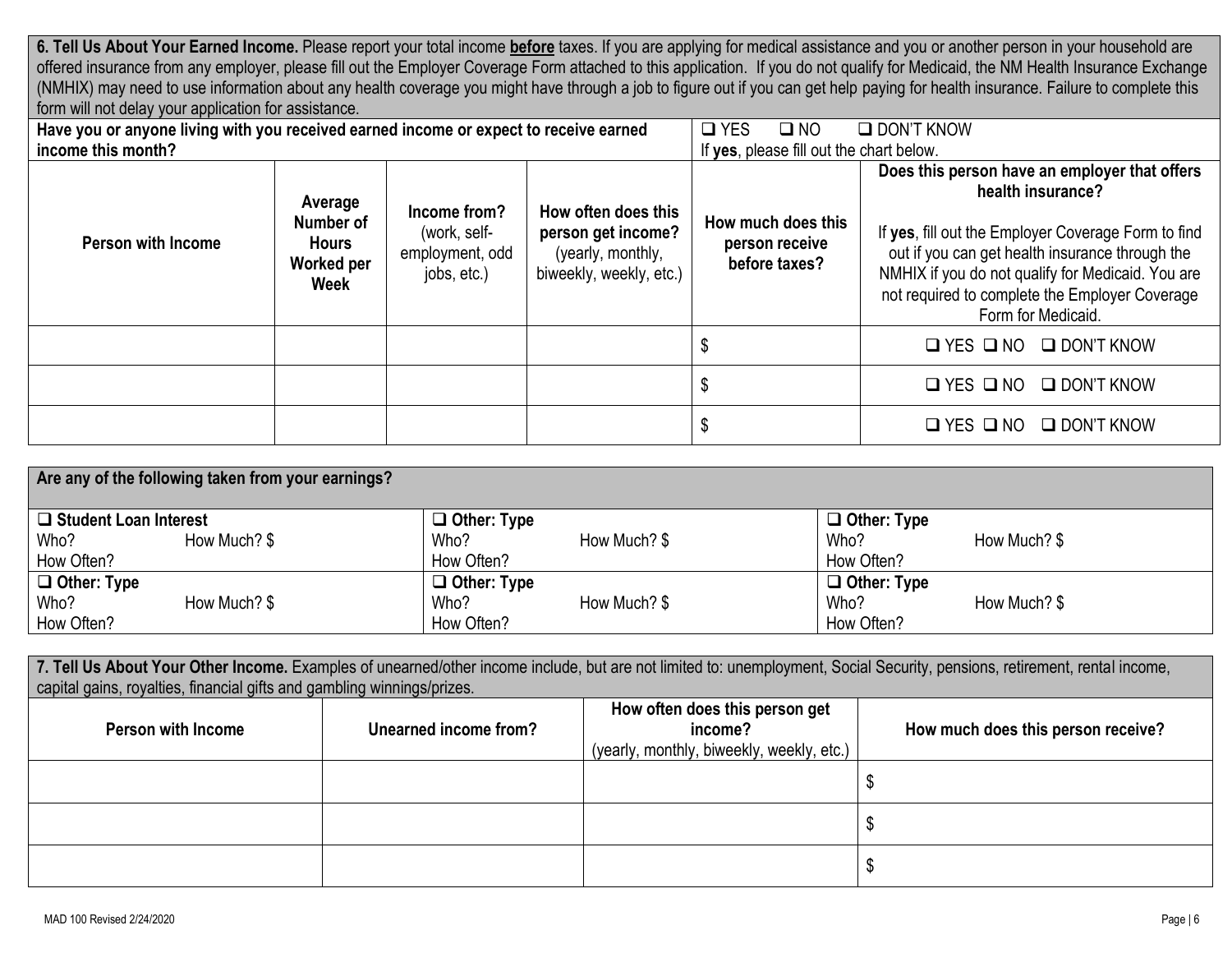| Will there be changes in income?                                                                                                                                                                                     |                      |                              |  |                                                                                    |                                                        |  |  |  |
|----------------------------------------------------------------------------------------------------------------------------------------------------------------------------------------------------------------------|----------------------|------------------------------|--|------------------------------------------------------------------------------------|--------------------------------------------------------|--|--|--|
| Do you or anyone living with you have income that changes from month to<br>month?<br>Examples include: loss of job, decrease in hours, change in job, change in pay, and/or<br>working only some months of the year. |                      |                              |  | $\Box$ YES $\Box$ NO $\Box$ DON'T KNOW<br>If yes, please fill out the chart below. |                                                        |  |  |  |
| <b>Person with Income Changes</b>                                                                                                                                                                                    | What income changes? | When and why does it change? |  | <b>Total Income This Year</b>                                                      | <b>Total Income You Expect for</b><br><b>Next Year</b> |  |  |  |
|                                                                                                                                                                                                                      |                      |                              |  |                                                                                    |                                                        |  |  |  |
|                                                                                                                                                                                                                      |                      |                              |  |                                                                                    |                                                        |  |  |  |

| 8. Health Care Information.                                                                                |                                                                                                          |
|------------------------------------------------------------------------------------------------------------|----------------------------------------------------------------------------------------------------------|
| Has anyone in the household received medical services within the last 3 months<br>that have not been paid? | $\Box$ YES $\Box$ NO<br>If yes, please fill out the chart below. We may be able to help pay these bills. |
| <b>Person with Unpaid Medical Bills</b>                                                                    | <b>Bill Months</b>                                                                                       |
|                                                                                                            |                                                                                                          |
|                                                                                                            |                                                                                                          |

| Please list all public and private health insurance, including Medicare information, for you and all people living with you who are applying for Medical<br>Assistance. |                               |                                              |                   |  |  |  |  |  |
|-------------------------------------------------------------------------------------------------------------------------------------------------------------------------|-------------------------------|----------------------------------------------|-------------------|--|--|--|--|--|
| <b>Persons Covered</b>                                                                                                                                                  | <b>Insurance Company Name</b> | Insurance Member ID #<br>Or Medicare Claim # | <b>Start Date</b> |  |  |  |  |  |
|                                                                                                                                                                         |                               |                                              |                   |  |  |  |  |  |
|                                                                                                                                                                         |                               |                                              |                   |  |  |  |  |  |
|                                                                                                                                                                         |                               |                                              |                   |  |  |  |  |  |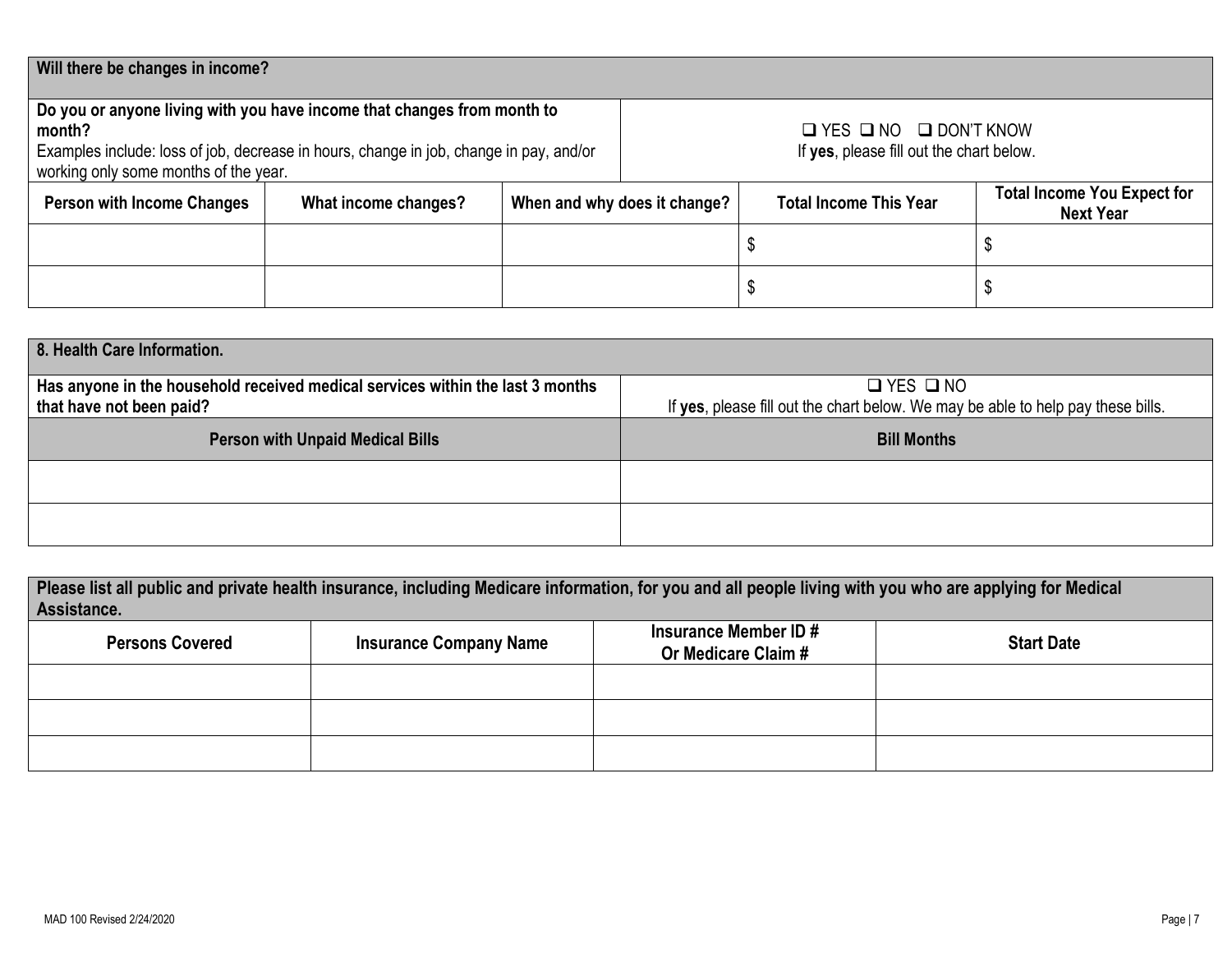| 9. Managed Care Organization (MCO). This section will apply if you are found to be eligible for Medicaid. If you are eligible for Medicaid, your services will be provided by one of<br>the four managed care organizations (MCOs) listed below. You have a choice of which MCO will provide your services. If you do not choose an MCO, you will be automatically<br>assigned to an MCO by the New Mexico Human Services Department. Once you are enrolled with an MCO, you will have the option to switch to a different MCO within 3 months of<br>enrollment. |                                                                                                                  |  |  |  |  |
|------------------------------------------------------------------------------------------------------------------------------------------------------------------------------------------------------------------------------------------------------------------------------------------------------------------------------------------------------------------------------------------------------------------------------------------------------------------------------------------------------------------------------------------------------------------|------------------------------------------------------------------------------------------------------------------|--|--|--|--|
| <b>Special Information for Native Americans:</b>                                                                                                                                                                                                                                                                                                                                                                                                                                                                                                                 |                                                                                                                  |  |  |  |  |
| If you are Native American, you are not required to choose an MCO. If you choose not to select an MCO, you will be automatically enrolled in fee-for-service (FFS)<br>Medicaid. If you are in need of long-term care services or if you have Medicare, you will be required to choose an MCO.                                                                                                                                                                                                                                                                    |                                                                                                                  |  |  |  |  |
| I am a Native American □ YES □ NO<br>If yes, please fill out the Native American or Alaska Native section on the next page.                                                                                                                                                                                                                                                                                                                                                                                                                                      |                                                                                                                  |  |  |  |  |
| If yes, please tell us if you want to enroll in a managed care organization (MCO): $\Box$ YES $\Box$ NO<br>If you want to enroll in an MCO, please select an MCO below.                                                                                                                                                                                                                                                                                                                                                                                          |                                                                                                                  |  |  |  |  |
| □ Blue Cross Community Centennial<br>(866) 689-1523 www.bcbsnm.com/community-centennial                                                                                                                                                                                                                                                                                                                                                                                                                                                                          | $\Box$ Presbyterian Health Plan<br>(888) 977-2333 www.phs.org                                                    |  |  |  |  |
| By checking this box, I wish to enroll all Medicaid recipients in my household with this<br>MCO.                                                                                                                                                                                                                                                                                                                                                                                                                                                                 | By checking this box, I wish to enroll all Medicaid recipients in my household with this<br>MCO.                 |  |  |  |  |
| or<br>Only the Medicaid recipients from this household that are listed here should be enrolled<br>with this MCO:                                                                                                                                                                                                                                                                                                                                                                                                                                                 | or<br>Only the Medicaid recipients from this household that are listed here should be enrolled<br>with this MCO: |  |  |  |  |
| $\Box$ Western Sky Community Care - Available starting January 1, 2019<br>(844) 543-8996 www.westernskycommunitycare.com                                                                                                                                                                                                                                                                                                                                                                                                                                         |                                                                                                                  |  |  |  |  |
| By checking this box, I wish to enroll all Medicaid recipients in my household with this<br>MCO.                                                                                                                                                                                                                                                                                                                                                                                                                                                                 |                                                                                                                  |  |  |  |  |
| ٥r<br>Only the Medicaid recipients from this household that are listed here should be enrolled<br>with this MCO:                                                                                                                                                                                                                                                                                                                                                                                                                                                 |                                                                                                                  |  |  |  |  |
|                                                                                                                                                                                                                                                                                                                                                                                                                                                                                                                                                                  |                                                                                                                  |  |  |  |  |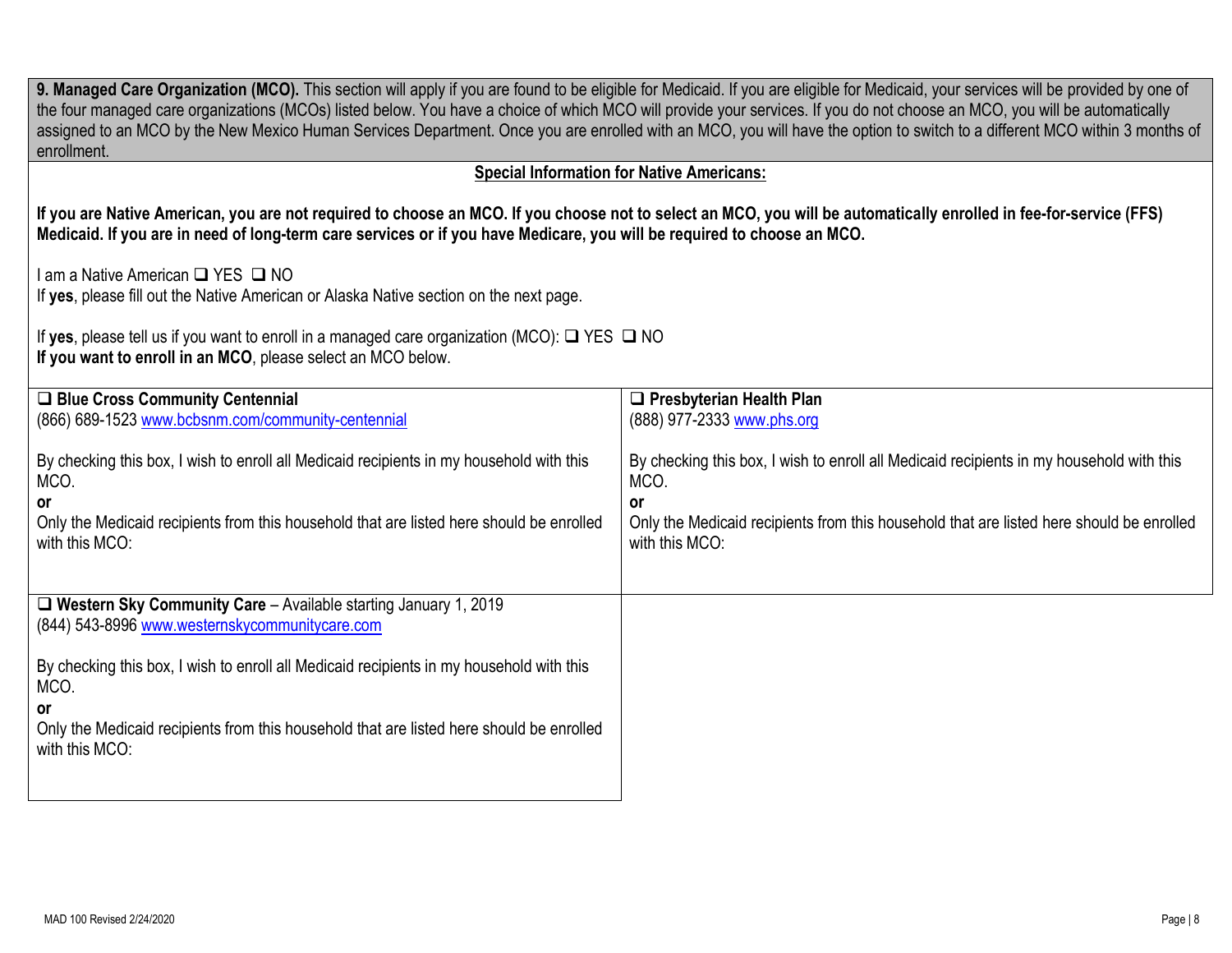|                                                                                                                                                                                                                                                                                                                                                                                                                                                                           | Native American or Alaska Native. Native Americans and Alaska Natives who enroll in Medicaid, the Children's Health Insurance Program (CHIP) and the Health Insurance<br>Exchange (NMHIX) can also get services from the Indian Health Service, tribal health programs, or urban Indian health programs. If you or your family members are Native<br>American or Alaska Natives, you may not have to pay cost-sharing and may get special monthly enrollment periods for insurance through the NMHIX. We are asking you to answer |  |  |  |  |  |
|---------------------------------------------------------------------------------------------------------------------------------------------------------------------------------------------------------------------------------------------------------------------------------------------------------------------------------------------------------------------------------------------------------------------------------------------------------------------------|-----------------------------------------------------------------------------------------------------------------------------------------------------------------------------------------------------------------------------------------------------------------------------------------------------------------------------------------------------------------------------------------------------------------------------------------------------------------------------------------------------------------------------------|--|--|--|--|--|
| the following questions to make sure you and your family get the most help possible. If you need more space, please attach another sheet of paper.                                                                                                                                                                                                                                                                                                                        |                                                                                                                                                                                                                                                                                                                                                                                                                                                                                                                                   |  |  |  |  |  |
| Is any applicant a member of a federally recognized tribe?<br>$\Box$ YES $\Box$ NO                                                                                                                                                                                                                                                                                                                                                                                        | Is any applicant receiving per capita payments from a tribe that come from natural<br>resources, usage rights, leases or royalties?                                                                                                                                                                                                                                                                                                                                                                                               |  |  |  |  |  |
| If yes, who?                                                                                                                                                                                                                                                                                                                                                                                                                                                              | $\Box$ YES $\Box$ NO                                                                                                                                                                                                                                                                                                                                                                                                                                                                                                              |  |  |  |  |  |
| To ensure that you are not automatically enrolled in an MCO, please provide your<br>tribal affiliation:                                                                                                                                                                                                                                                                                                                                                                   | If yes, who?                                                                                                                                                                                                                                                                                                                                                                                                                                                                                                                      |  |  |  |  |  |
|                                                                                                                                                                                                                                                                                                                                                                                                                                                                           | How much? \$<br>How often?                                                                                                                                                                                                                                                                                                                                                                                                                                                                                                        |  |  |  |  |  |
| Do any applicants ever get a service from the Indian Health Service, a tribal<br>health program, or urban Indian health program, or through a referral from<br>one of these programs?<br>$\Box$ YES $\Box$ NO<br>If yes, who?<br>If no, is any applicant eligible to get services from the Indian Health Service, tribal<br>health programs or urban Indian health programs, or through a referral from one of<br>these programs?<br>$\Box$ YES $\Box$ NO<br>If yes, who? | Is any applicant receiving payments from natural resources, farming, ranching,<br>fishing, leases, or royalties from land designated as Indian trust land by the<br>Department of Interior (including reservations and former reservations)?<br>$\Box$ YES $\Box$ NO<br>If yes, who?<br>How much? \$<br>How often?                                                                                                                                                                                                                |  |  |  |  |  |
| Is any applicant receiving money from selling things that have cultural<br>significance?<br>$\Box$ YES $\Box$ NO<br>If yes, who?                                                                                                                                                                                                                                                                                                                                          |                                                                                                                                                                                                                                                                                                                                                                                                                                                                                                                                   |  |  |  |  |  |
| How often?<br>How much? \$                                                                                                                                                                                                                                                                                                                                                                                                                                                |                                                                                                                                                                                                                                                                                                                                                                                                                                                                                                                                   |  |  |  |  |  |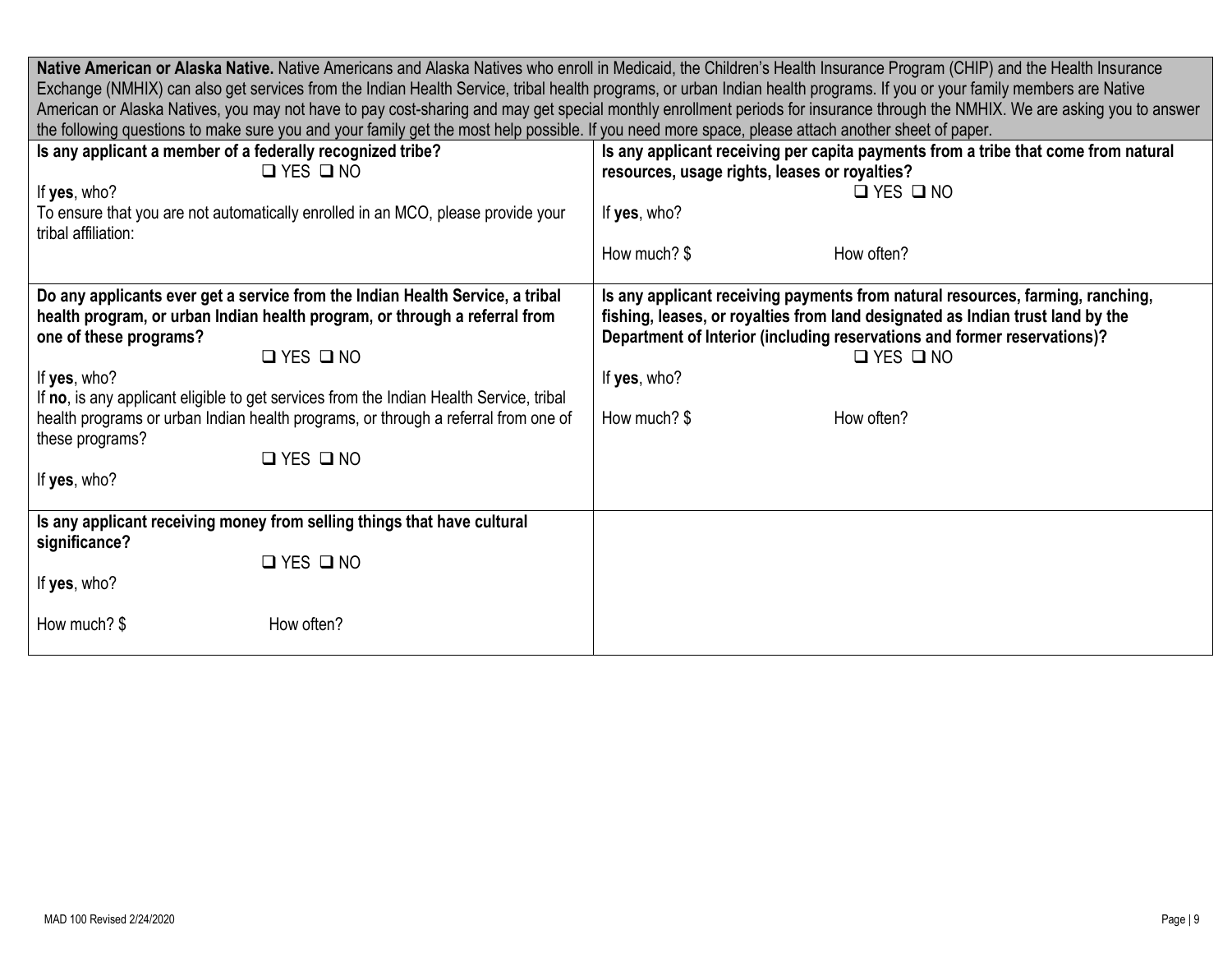**10. Please Sign This Application.** Your authorized representative may also sign here.

**Your signature makes this application valid. This application cannot be processed unless signed. Your signature is also an indication of the following:**

- I understand that making false statements or hiding information could mean state and federal penalties. I have given HSD true, correct and complete information.
- I am declaring the identity of the children under age 16 for whom I am applying.
- If asked, I will give proof of things I report to HSD. If I cannot get proof, I know that I can ask HSD to help me and I will let HSD contact other people and companies to get proof.
- I will let HSD give limited information to approved agencies that offer related assistance for which I may be eligible.
- I understand that if I receive benefits for which I am not eligible, that I may have to pay back HSD for those benefits.
- I know that HSD will check the information that I give. HSD may use computers or other ways to check the information on this form.
- I know that HSD will check the immigration status of people who apply for or get benefits. I understand that immigration status for any household member that I am applying for may be subject to verification by USCIS (INS) and that it may affect the household's eligibility and/or level of benefits.
- I understand that I must cooperate with Quality Control (QC). QC is a part of HSD. QC reviews cases to make sure we determine who can get help correctly.
- I have been given an opportunity to review my rights and responsibilities, including fair hearing rights and more.
- TRUSTS I understand that if I, or the person(s) for whom I am applying, have set up a trust or are the beneficiaries of a trust, I must give HSD a copy of the trust document, including all attachments and related information. HSD will analyze the trust to see if it affects the Medicaid benefits for which I am applying.
- ESTATE RECOVERY I understand that after my death, HSD can file a claim against my estate to recover the amounts that the state pays or paid on my behalf for medical assistance provided under the Medicaid program. This process is called "Estate Recovery". Estate Recovery is required by federal and state law where Medicaid recipients are 55 years of age or older and the state makes medical assistance payments on their behalf for nursing facility services, home and community-based services, and/or related hospital and prescription drug services. The amount recovered by HSD will not exceed the amount of medical assistance payments made on behalf of the Medicaid recipient. Some exclusions may apply.
- I understand that I must give HSD any money I receive for medical services that have already been paid for by Medicaid. If I fail to do so, I, or the person(s) for whom I am applying, may lose Medicaid coverage for at least one year and until the amount owed to Medicaid has been paid back in full.
- A person who is applying for or receiving Medicaid shall assign to HSD all rights against any and all individuals for medical support or payments for medical expenses paid on the applicant's or recipient's behalf and the behalf of any other person for whom application is made or assistance is received.
- For parents who qualify for Medicaid: I know I will be asked to cooperate with the agency that collects medical support from an absent parent. If I think that cooperating to collect medical support will harm me or my children, I can tell the Child Support Enforcement Division (CSED) and I may not have to cooperate. Non-cooperation with CSED may result in termination of my Medicaid eligibility.
- I, as the Authorized Representative, affirm and agree to be legally bound to maintain the confidentiality of any information regarding the applicant or beneficiary, shall not reassign any provider claims, if applicable, and shall adhere to all requirements set forth at 42 CFR §435.923(d).
- To **withdraw** your application for medical assistance, please initial this box: ❑

| Applicant's Signature                                                                                                                                                                           | Name of Witness (only if applicant signs by mark or thumbprint)      |  | Date |  |  |
|-------------------------------------------------------------------------------------------------------------------------------------------------------------------------------------------------|----------------------------------------------------------------------|--|------|--|--|
|                                                                                                                                                                                                 |                                                                      |  |      |  |  |
|                                                                                                                                                                                                 |                                                                      |  |      |  |  |
| Signature of Applicant's Authorized Representative (if applicable)                                                                                                                              | Signature of Witness (only if applicant signs by mark or thumbprint) |  | Date |  |  |
|                                                                                                                                                                                                 |                                                                      |  |      |  |  |
| 12. Register to Vote. The National Voter Registration Act provides you with the opportunity to register to vote at this location. If you would like help in filling out a voter registration    |                                                                      |  |      |  |  |
| application form, we will help you. The decision about whether to accept help is yours. You may fill out the application form in private. Applying to register or declining to register         |                                                                      |  |      |  |  |
| to vote will not affect the amount of assistance that you will be provided by this agency.                                                                                                      |                                                                      |  |      |  |  |
|                                                                                                                                                                                                 |                                                                      |  |      |  |  |
| If you are not registered to vote where you live now, would you like to register to vote here today?                                                                                            | $\square$ YES $\square$ NO                                           |  |      |  |  |
|                                                                                                                                                                                                 |                                                                      |  |      |  |  |
| If you do not check either box, you will be considered to have decided not to register to vote at this time.                                                                                    |                                                                      |  |      |  |  |
| Signature<br>Date                                                                                                                                                                               |                                                                      |  |      |  |  |
|                                                                                                                                                                                                 |                                                                      |  |      |  |  |
| Confidentiality: Whether you decide to register to vote or not, your decision will remain confidential. If you believe that someone has interfered with your right to register or to decline    |                                                                      |  |      |  |  |
| to register to vote, or your right to privacy in deciding whether to register or apply to register to vote, or your right to choose your own political party or other political preference, you |                                                                      |  |      |  |  |
| may file a complaint with the Office of the Secretary of State, 325 Don Gaspar, Suite 300, Santa Fe, NM 87503or by calling 1-800-477-3632.                                                      |                                                                      |  |      |  |  |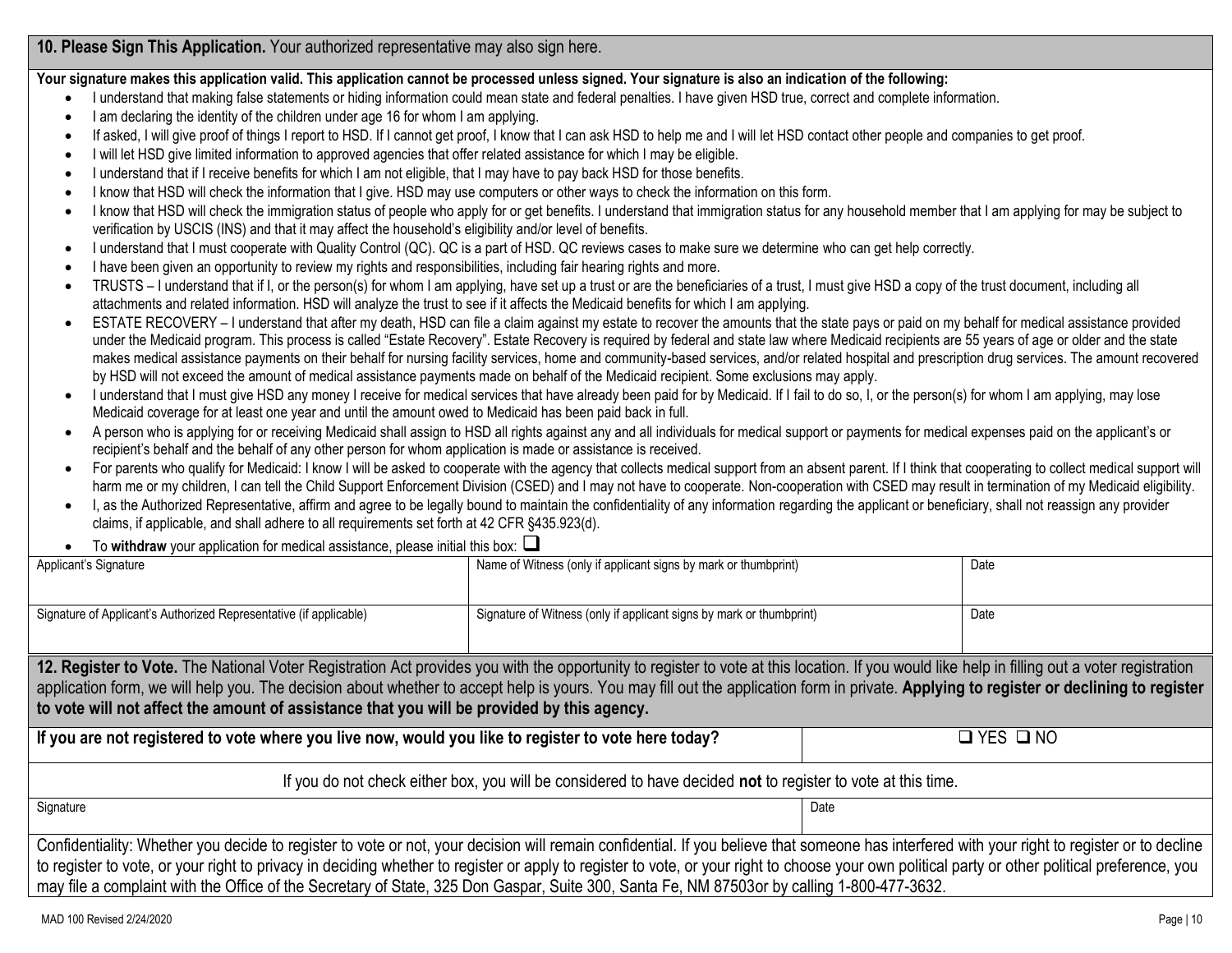#### **Program Application Information Pages**

You may keep this information for your records

## **1.Special Needs Information**



If you are a person with a disability and you require this information in an alternative format, or if you require a special accommodation to participate in any public hearing, program or services, please contact the HSD American Disabilities Act (ADA) coordinator at (505) 827-7701, through the New Mexico Relay System TDD at 1-800-659-8331, or by dialing 711. HSD requests at least 10 days advance notice to provide requested alternative formats and special accommodations. (Revised 9/10/15)

# **2. Your Civil Rights / Nondiscrimination Statement**

This institution is prohibited from discriminating on the basis of race, color, national origin, disability, age, sex and in some cases religion and political beliefs. To file a complaint of discrimination regarding a program receiving federal financial assistance through the US Department of Health & Human Services (HHS), write to: HHS Director, Office for Civil Rights, Room 515-F, 200 Independence Ave., SW, Washington, DC 20201 or call (202) 619-0403 (voice) or 1-800-537-7697 (ITY). HHS is an equal opportunity provider and employer. (Revised 9/10/15)

## **3. Confidentiality**

All information you give to HSD is confidential. This information will be given to HSD employees who need it to manage the programs for which you have applied. Confidential information may also be released to other federal and state agencies. All information will be used to determine eligibility and/or to provide services. This information may be given to other federal and state agencies for official examination, and to law enforcement officials for the purpose of picking up persons fleeing to avoid the law. If you get benefits that you were not eligible for and have to pay them back, this is called a claim. If your household gets a claim against it, the information on this application, including all Social Security Numbers (SSNs), may be given to federal and state agencies, as well as to private claims collection agencies for claims collection action.

You only have to give US citizenship information and SSNs for household members that you are applying for. You do not need to be a US citizen to apply. Non-citizen immigrants who are not requesting assistance for themselves do not need to give immigration status information, SSNs or other similar proofs; however, they must give information about their income because part of their income may count toward the household's eligibility for assistance. Certain benefits may be available for people without an SSN; ask ISD. Immigration information will not be shared with any immigration enforcement agency.

HSD will check with other agencies, the federal Income and Eligibility Verification Service (IEVS) and the Public Assistance Reporting Information System (PARIS) to verify the information you give us. This information may affect your household eligibility and benefit amount. (Revised 9/10/15)

# **4. Child Support Enforcement Division**

By accepting medical assistance, you give HSD rights to collect child support from your child or children's absent parent(s). You must help HSD find the absent parent(s) unless there is a good reason not to do so, such as domestic violence; ask a caseworker. If it is decided that you have to work with the Child Support Enforcement Division (CSED) to establish or enforce child support and you do not, the adults in the household may lose their medical assistance. (Revised 9/1015)

#### **5. Interview**

The medical assistance programs that you can apply for with this application do **not** require an interview.

#### **6. Proof Information**

HSD will check electronic data sources to see if it can verify your income and other information you provided on this application without requiring paper documentation. If HSD cannot verify your income and other information through electronic data sources, then HSD will ask you to provide proof of the information you provided on your application. You will receive a letter in the mail asking you for this information. If you need more time to provide proof to HSD, you may ask for more time by contacting ISD.

See the list on the next page of what information HSD may verify and examples of proof that you may be asked to provide.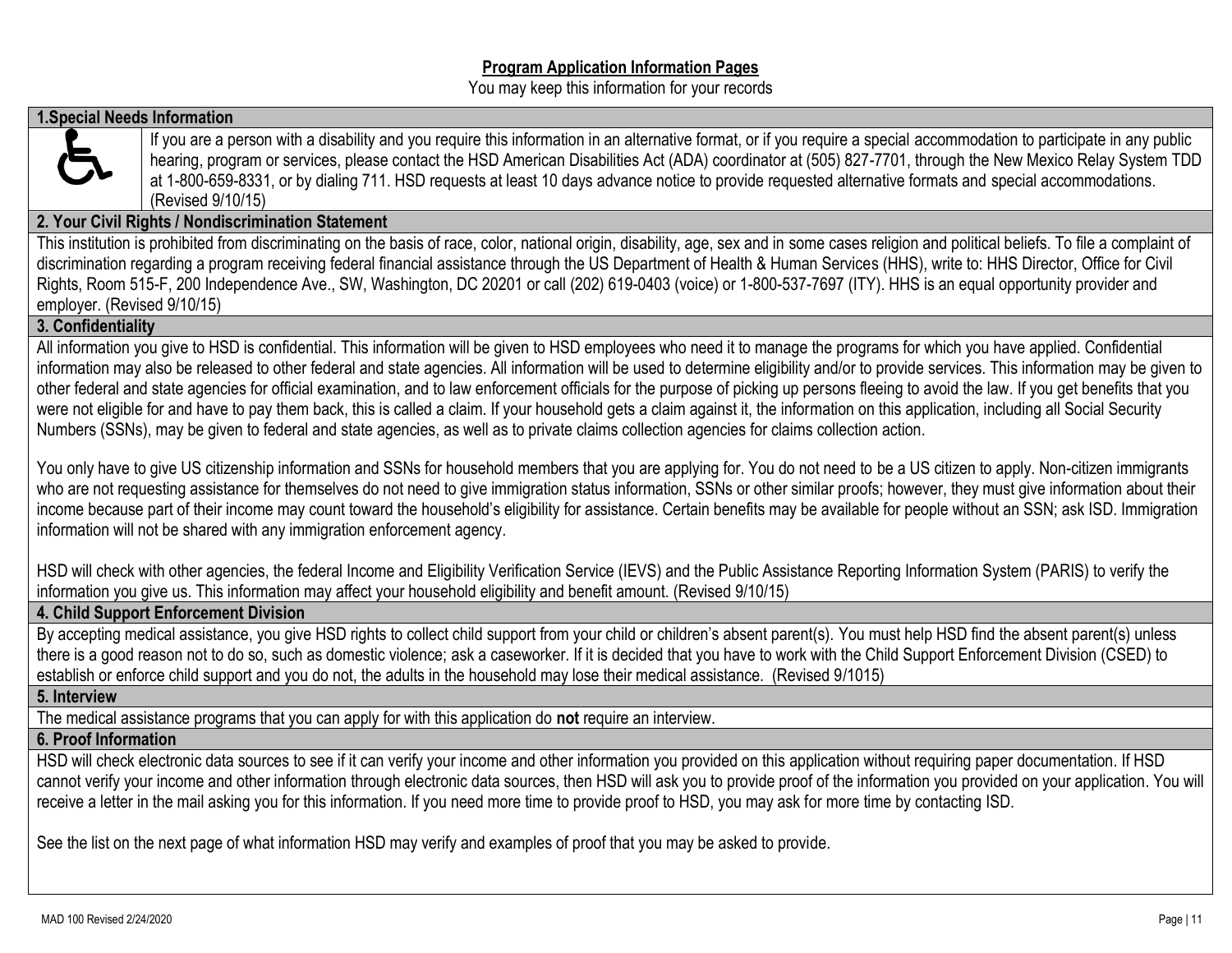| <b>Verification of:</b>                                              | <b>Examples of Proof you May be Asked to Give HSD</b>                                                                                                                                                                                                                                                                                                                                                                                                                                                                                     |
|----------------------------------------------------------------------|-------------------------------------------------------------------------------------------------------------------------------------------------------------------------------------------------------------------------------------------------------------------------------------------------------------------------------------------------------------------------------------------------------------------------------------------------------------------------------------------------------------------------------------------|
| Where you live                                                       | Utility bill, rental agreement, letter addressed to you at the address you gave on your application                                                                                                                                                                                                                                                                                                                                                                                                                                       |
| <b>Social Security Number (SSN)</b>                                  | Social Security card or letter from the Social Security Administration (SSA) with your name and SSN                                                                                                                                                                                                                                                                                                                                                                                                                                       |
| Identity, Relationship and<br>Age                                    | Driver's license, Social Security card, birth or baptism certificate(s), citizenship/naturalization records, Indian census records, Certificate of Indian<br>Blood (CIB), government records, court records, voter registration card, divorce papers, US passport, school or day care records, insurance<br>policies, church records or family bible, letter from a doctor, religious or school official, or someone who knows you, the child/children's<br>relationship with you and knows the child's date of birth.                    |
| <b>US Citizenship</b>                                                | For medical assistance, the federal government requires that individuals may have to give certain original documents or certified copies that<br>verify citizenship. Any original documents will be copied and returned.                                                                                                                                                                                                                                                                                                                  |
| <b>Immigration Status</b>                                            | If you are an immigrant applying for medical assistance, you may have to provide original USCIS (formerly the INS) records or certified original<br>copies.                                                                                                                                                                                                                                                                                                                                                                               |
| <b>Disability</b>                                                    | Medical records that say how long you will be disabled, whether or not you can work and if constant help/care is needed.                                                                                                                                                                                                                                                                                                                                                                                                                  |
| Pregnancy                                                            | You do not need to provide documents to verify your pregnancy.                                                                                                                                                                                                                                                                                                                                                                                                                                                                            |
| <b>School Attendance</b>                                             | You do not need to provide documents to verify school attendance.                                                                                                                                                                                                                                                                                                                                                                                                                                                                         |
| <b>College Student</b>                                               | You do not need to provide documents to verify college attendance.                                                                                                                                                                                                                                                                                                                                                                                                                                                                        |
| <b>Student Financial Aid</b>                                         | You may be asked to provide a letter from the financial aid office stating what types and amounts of financial aid and the costs you will have to<br>pay for your schooling.                                                                                                                                                                                                                                                                                                                                                              |
| Income - The most recent 30-<br>day period or all from last<br>month | Earned income: Check stubs or a letter from your employer with the hours you will work and the pay you will get. If you are self-employed, you<br>may be asked for income tax records, business records or personal wage records.<br>Unearned income: Copies of checks received or a letter from Social Security, Unemployment Compensation, Worker's Compensation,<br>Veteran's Administration, Bureau of Indian Affairs, Public Employees Retirement, etc.<br>Alternative verification may be accepted; please talk to your caseworker. |
| Loss of a Job - The past 60<br>days                                  | Letter from the employer                                                                                                                                                                                                                                                                                                                                                                                                                                                                                                                  |
| <b>Health Insurance</b>                                              | ID card or letter from your insurance company                                                                                                                                                                                                                                                                                                                                                                                                                                                                                             |
| <b>Medicare Part A</b>                                               | ID card or letter from the Social Security Administration                                                                                                                                                                                                                                                                                                                                                                                                                                                                                 |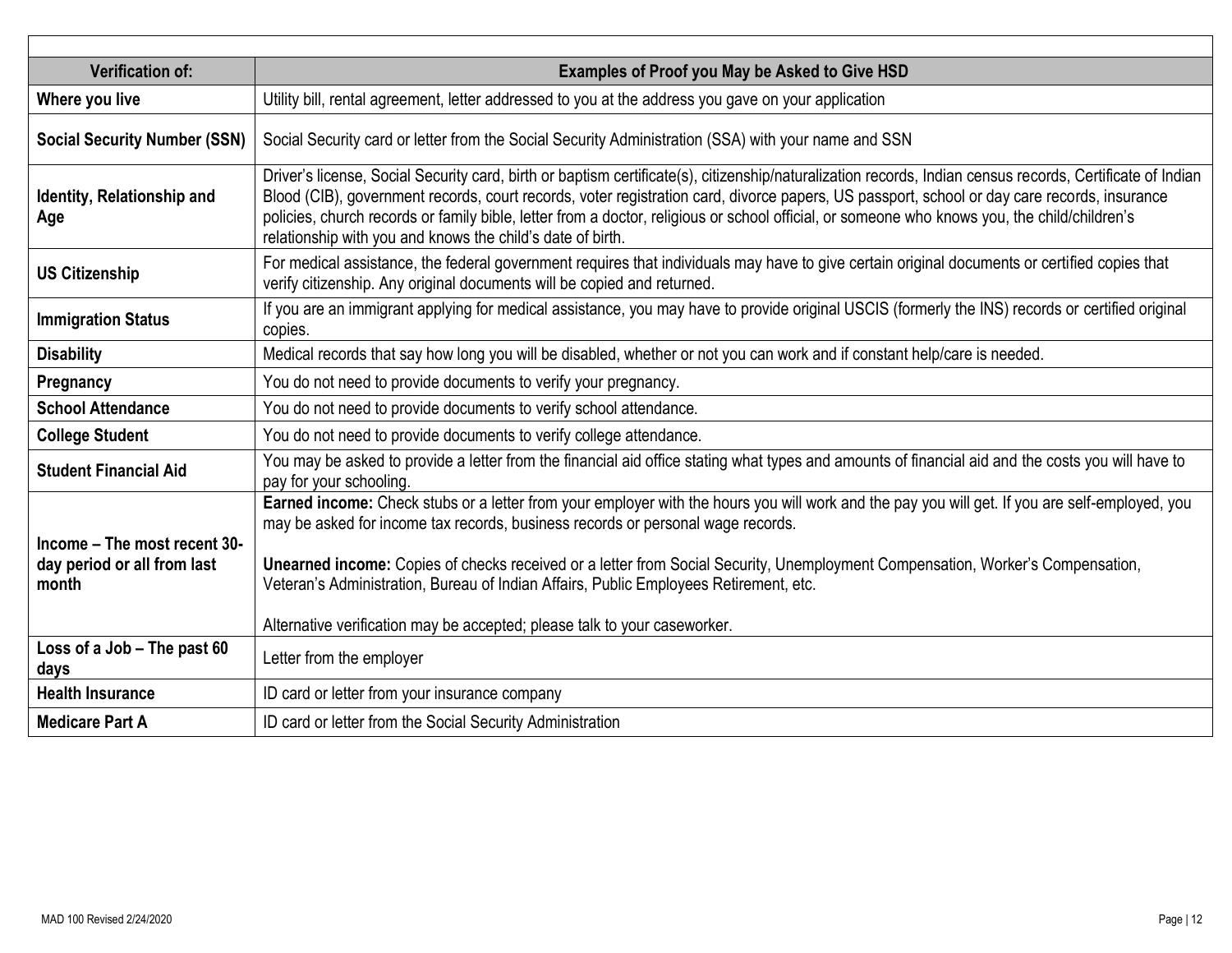# **7. Non-Citizen Immigrant Eligibility**

Many immigrants can get Medicaid residing in New Mexico. Some immigrants must have been in a certain status for 5 years before they can get Medicaid. There are many exceptions. Any lawfully residing child under the age of 21 or pregnant woman that meets all other requirements can get Medicaid right away. Some immigrants are eligible without a social security number. Even if you do not have an immigration status that qualifies you for Medicaid, you may be able to get Medicaid for emergencies. Ask a caseworker for more information. We keep your information private and only share information with other government agencies to see which programs you qualify for. Immigrants in one of the following statuses may be eligible for Medicaid if they meet other program requirements:

| 1-U.S. Citizen                                           | 2 - Lawful Permanent Resident<br>(LPR/Green Card holder)                                                                                               | $3 -$ Asylee                                                                                                                                           | $4 -$ Refugee                                                        | 5 - Cuban/Haitian entrant                                                                  | 6 - Paroled into the U.S. (for at least<br>one year)                                     |
|----------------------------------------------------------|--------------------------------------------------------------------------------------------------------------------------------------------------------|--------------------------------------------------------------------------------------------------------------------------------------------------------|----------------------------------------------------------------------|--------------------------------------------------------------------------------------------|------------------------------------------------------------------------------------------|
| 7 - Conditional entrant granted before<br>1980           | 8 - Battered spouse, child, or parent                                                                                                                  | 9 - Victim of trafficking and his/her<br>spouse, child, sibling, or parent                                                                             | 10 - Granted Withholding of Deportation<br>or Withholding of Removal | 11 - Member of a federally recognized<br>Indian tribe or American Indian born in<br>Canada | 12 - Afghan or Iraqi Special Immigrant                                                   |
| 13 - Amerasian                                           | 14 - Individual with non-immigrant status<br>(including worker visas, student visas,<br>and citizens of Micronesia, the Marshall<br>Islands, and Palau | 15 - Paroled into the U.S. (for less than<br>one year)                                                                                                 | 16 - Temporary Protected Status (TPS)                                | 17 - Deferred Enforced Departure (DED)                                                     | 18 - Deferred Action Status                                                              |
| 19 - Lawful temporary resident (LTR)                     | 20 - Granted an administrative stay or<br>removal by DHS                                                                                               | 21 - Granted Withholding of Removal<br>under the Convention Against Torture<br>(CAT)                                                                   | 22 - Resident of American Samoa                                      | 23 - Applicant for Special Immigrant<br>Juvenile Status                                    | 24 - Applicant for Adjustment to LPR<br>Status with an approved visa petition            |
| 25 – Applicant for Victim of trafficking visa            | 26 - Applicant for Asylum (with EAD or<br>under age 14 with application pending for<br>at least 180 days)                                              | 27 - Applicant Withholding of Deportation<br>or Withholding of Removal (with EAD or<br>under age 14 with application pending for<br>at least 180 days) | 28 - Registry applicant (with EAD)                                   | 29 – Order of supervision (with EAD)                                                       | 30 - Applicant for Cancellation of<br>Removal or Suspension of Deportation<br>(with EAD) |
| 31 - Applicant for Legalization under IRCA<br>(with EAD) | 32 - Applicant for Temporary Protected<br>Status (TPS) (with EAD)                                                                                      | 33 - Legalization under the LIFE Act (with<br>EAD)                                                                                                     | 34 - Other/Unsure                                                    |                                                                                            |                                                                                          |

## **8. Fair Hearing Rights**

You can ask for a hearing if you do not agree with a decision HSD has made regarding your application/benefits. A hearing will give you a chance to explain why you do not agree. Any time you disagree with a decision taken on your case, you have the right to request a fair hearing with an official who is required by law to review the facts of every case in a fair and objective manner and give you a chance to explain why you do not agree.

You can ask for a fair hearing when you apply for benefits and are denied; you disagree with a decision on your case; you believe your benefits were not determined correctly; or a change was made that you do not agree with.

You have 90 days from the date of notice to ask for a fair hearing. If you ask for a hearing within 13 days from the date of the notice, you will continue to get the same amount of benefits you received before we took the action in the notice. You will continue to get these benefits until HSD decides your case, unless another change is made in your case. Changes in benefits may be made after you have asked for a hearing if the reason for the change is not the same as the reason for the hearing. If you lose the hearing, you may have to pay back any benefits you received while HSD decided your case. You do not have a right to a fair hearing if HSD's decision that you are challenging was the result of a federal or state mass change.

You can ask for a fair hearing the following ways:

- Complete and return the bottom of a notice, or
- Write or call your local ISD office or the Customer Service Center at 1-800-283-4465, or
- Write to the HSD Fair Hearings Bureau at PO Box 2348, Santa Fe, NM 87504-2348, or
- Call the HSD Fair Hearings Bureau at (505) 476-6213.

If you disagree with a decision by the New Mexico Health Insurance Exchange (NMHIX), you may appeal the action by contacting the NMHIX at 1-800-318-2596 and inform the NMHIX that you believe their action should be reconsidered. You may authorize someone else to represent you in the appeals process.

After you ask for a fair hearing, HSD or the NMHIX will send you a letter telling you the date, time and place where your hearing will be held. HSD hearings are usually at the ISD office. The hearing will be conducted by a hearing officer from the HSD Fair Hearings Bureau or the NMHIX. Prior to the hearing, you or your representative can look at your case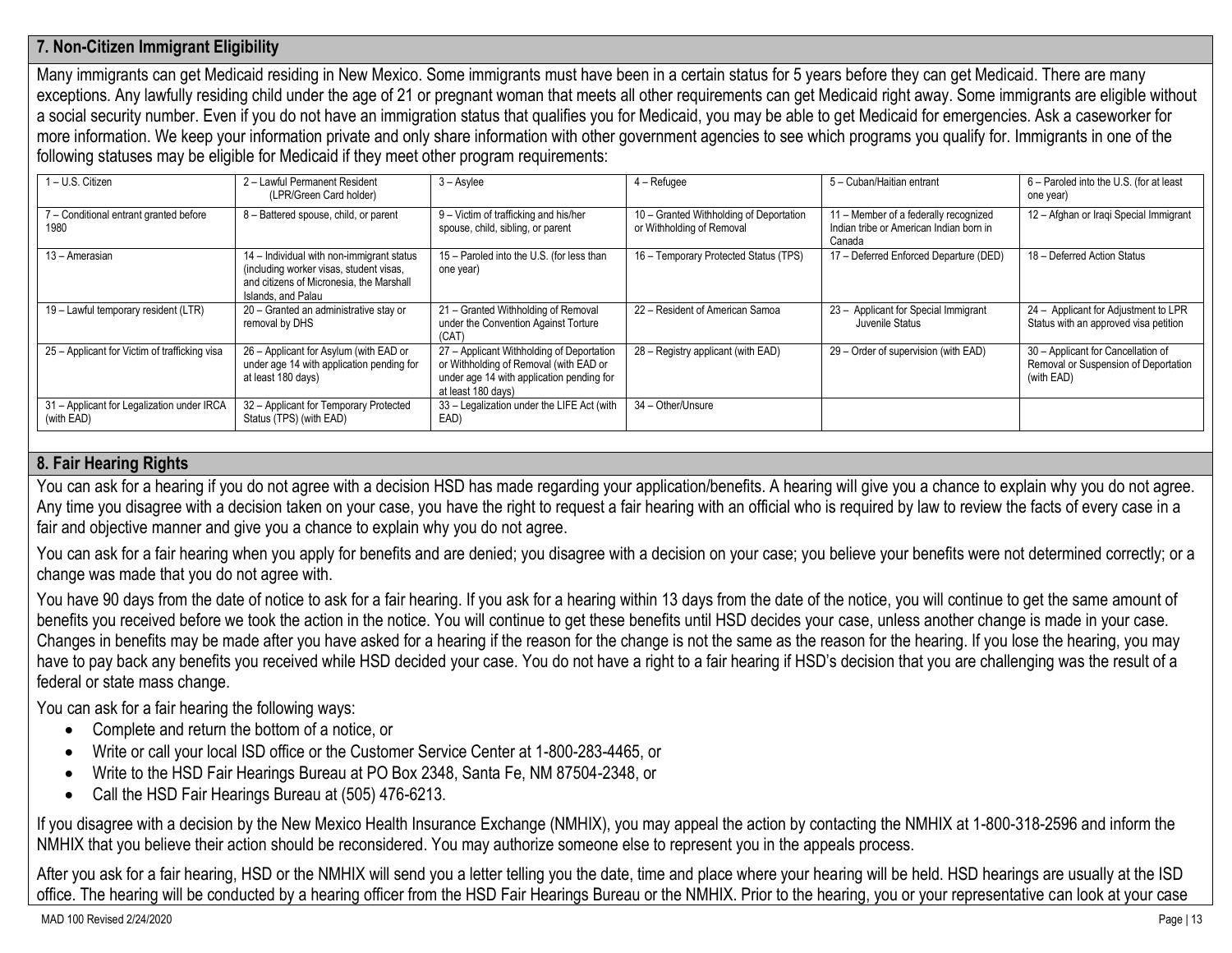record and any proof that will be used to decide your case. You will tell why you believe the HSD or NMHIX decision to be wrong. You may bring witnesses and present proof. You may question the county office or the NMHIX about the action taken and the proof presented. You may represent yourself or you may be represented by a friend, household member or an attorney. For information on where you can get free legal help, call 1-833-LGL-HELP (1-833-545-4357).

After the hearing, the hearing officer will make a report. The HSD Division Director or the NMHIX Director will decide whether the action was right or wrong. After your case has been decided, you will be sent a letter telling you about the decision and why the decision was made. (Revised 11/01/18)

# **9. After You Submit Your Application**

# *How soon will my application be approved or denied?*

Most Medicaid applications must be processed no later than 45 calendar days after the date of application. If a disability determination is required by the Disability Determination Unit (DDU), then HSD has up to 90 says to process your application.

# *From what date will I receive Medicaid?*

If you are approved, you will receive Medicaid from the first day of the month you applied. You may be eligible for up to 3 prior months of Medicaid coverage.

# *How will I get my benefits?*

A Medicaid card will be mailed to you by your managed care organization (MCO) within 20 days of approval. If you do not have an MCO, then HSD will mail you a card. Your doctor can look up your Medicaid before you receive a card in the mail. You can receive covered services as soon as you are approved. Call your MCO to find out about covered services. If you do not have an MCO, call HSD at 1-888-997-2583.

# *How long can I get benefits before I have to renew them?*

Your Medicaid will be approved for 12 months. You should report any changes that could affect your eligibility within 10 days; see below.

# *Do I have to report changes?*

Medicaid recipients are required to report certain changes that might affect their eligibility to ISD within 10 days from the date the change happened. Changes you should report include the following:

- 1. Living arrangements or change of address: Report any change in where an eligible recipient lives or gets mail.
- 2. Household size: Report any change in the household size, including the death of an individual who is included in the household and/or any pregnancies of household members.
- 3. Enumeration: Report any new social security number of individuals receiving Medicaid benefits in the household, including any newborn receiving Medicaid.
- 4. Income: Report any increase or decrease in the amount of income. For some categories of Medicaid, such as children and pregnant women, changes in income do not affect eligibility until the renewal date.
- 5. Resources: Reporting changes in what you own (such as property or money in the bank) is only required for Institutional Care, Waiver, Working Disabled Individuals, Supplemental Security Income (SSI) Extension, and Medicare Savings Program Medicaid.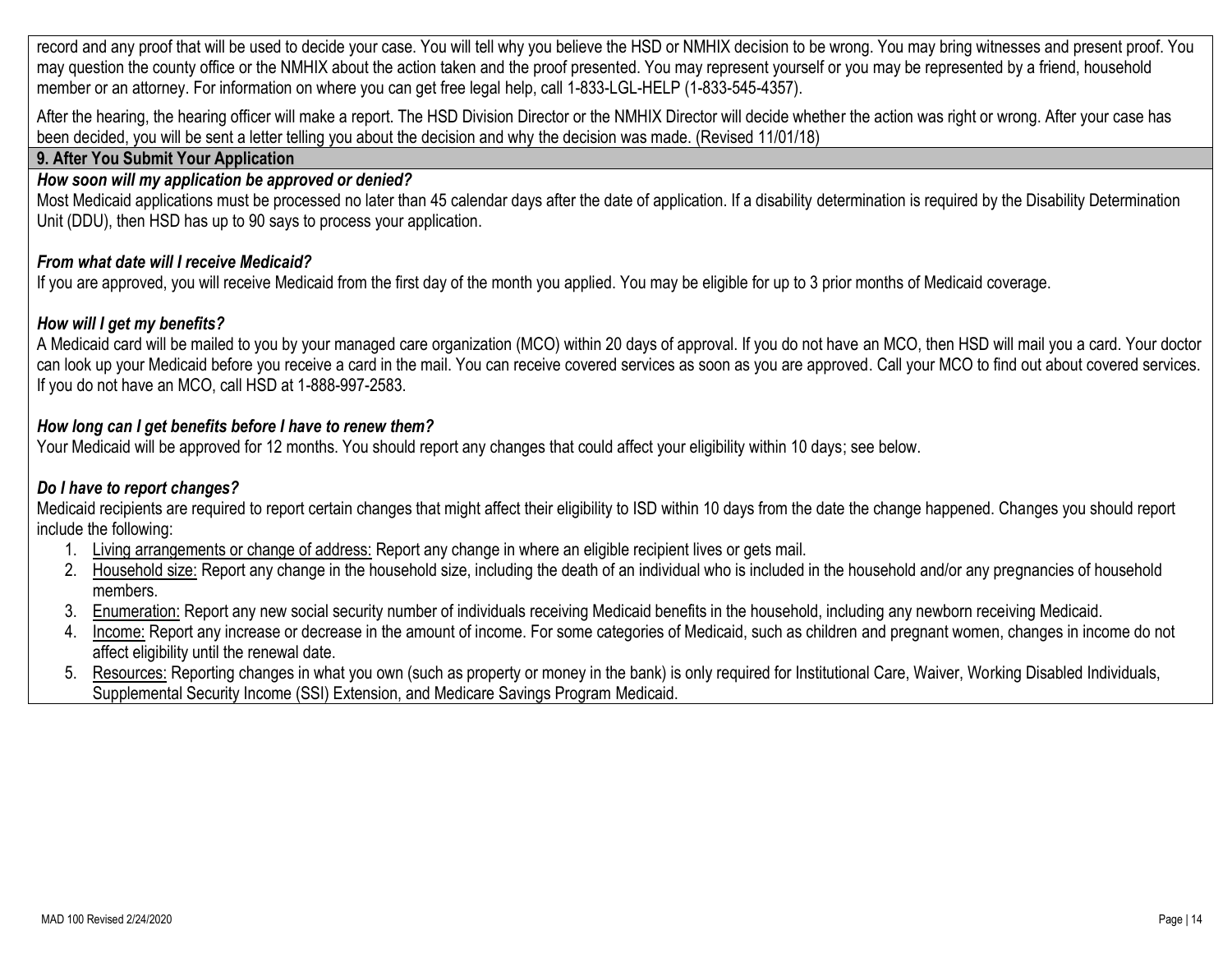# **Employer Coverage Form**

You don't need to answer these questions unless someone in the household is eligible for health coverage from a job, even if they don't accept the coverage. Attach a copy of this page for each job that offers coverage.

*Failure to complete this form will not delay your application for other benefits like food assistance, cash assistance or Medicaid.*

The New Mexico Health Insurance Exchange (NMHIX) application asks questions about any health coverage available through a current job (even if it's from another person's job, like a parent or spouse) to figure out if you might be able to get help paying for health insurance. Use this form to get the information you need from the employer who offers health coverage. The NMHIX will verify this information, so it's important to be accurate. If you have more than one job that offers health coverage, use a separate form for each employer.

# **Employee Information**

The employee needs to fill out this section. Write down the employee's information, then you may request the employer information below from the employer.

| Employee Name (First, Middle, Last)                                                                                                                                                                              |                                      | <b>Employee Social Security Number</b> |  |  |  |  |  |
|------------------------------------------------------------------------------------------------------------------------------------------------------------------------------------------------------------------|--------------------------------------|----------------------------------------|--|--|--|--|--|
| <b>Employer Information:</b>                                                                                                                                                                                     |                                      |                                        |  |  |  |  |  |
| Ask the employer for this information.                                                                                                                                                                           |                                      |                                        |  |  |  |  |  |
| Employer name                                                                                                                                                                                                    | Employer Identification Number (EIN) |                                        |  |  |  |  |  |
| <b>Employer Address</b>                                                                                                                                                                                          | <b>Employer Phone Number</b>         |                                        |  |  |  |  |  |
| City                                                                                                                                                                                                             | <b>State</b>                         | Zip Code                               |  |  |  |  |  |
| Who can we contact about employee health coverage at this job?                                                                                                                                                   |                                      |                                        |  |  |  |  |  |
| Name:<br>Email:                                                                                                                                                                                                  |                                      |                                        |  |  |  |  |  |
| Tell us about the health plan offered by this employer                                                                                                                                                           |                                      |                                        |  |  |  |  |  |
| $\Box$ This employee isn't eligible for coverage under this employer's plan.                                                                                                                                     |                                      |                                        |  |  |  |  |  |
| (Start Date).                                                                                                                                                                                                    |                                      |                                        |  |  |  |  |  |
| List the names of anyone else who is eligible for coverage from this job:                                                                                                                                        |                                      |                                        |  |  |  |  |  |
| What is the name of the lowest cost self-only health plan this employee could enroll in at this job? (Only consider plans that meet the "minimum value standard"<br>set by the Affordable Care Act.) Name: Name: |                                      |                                        |  |  |  |  |  |
| $\Box$ No plans meet the "minimum value standard"                                                                                                                                                                |                                      |                                        |  |  |  |  |  |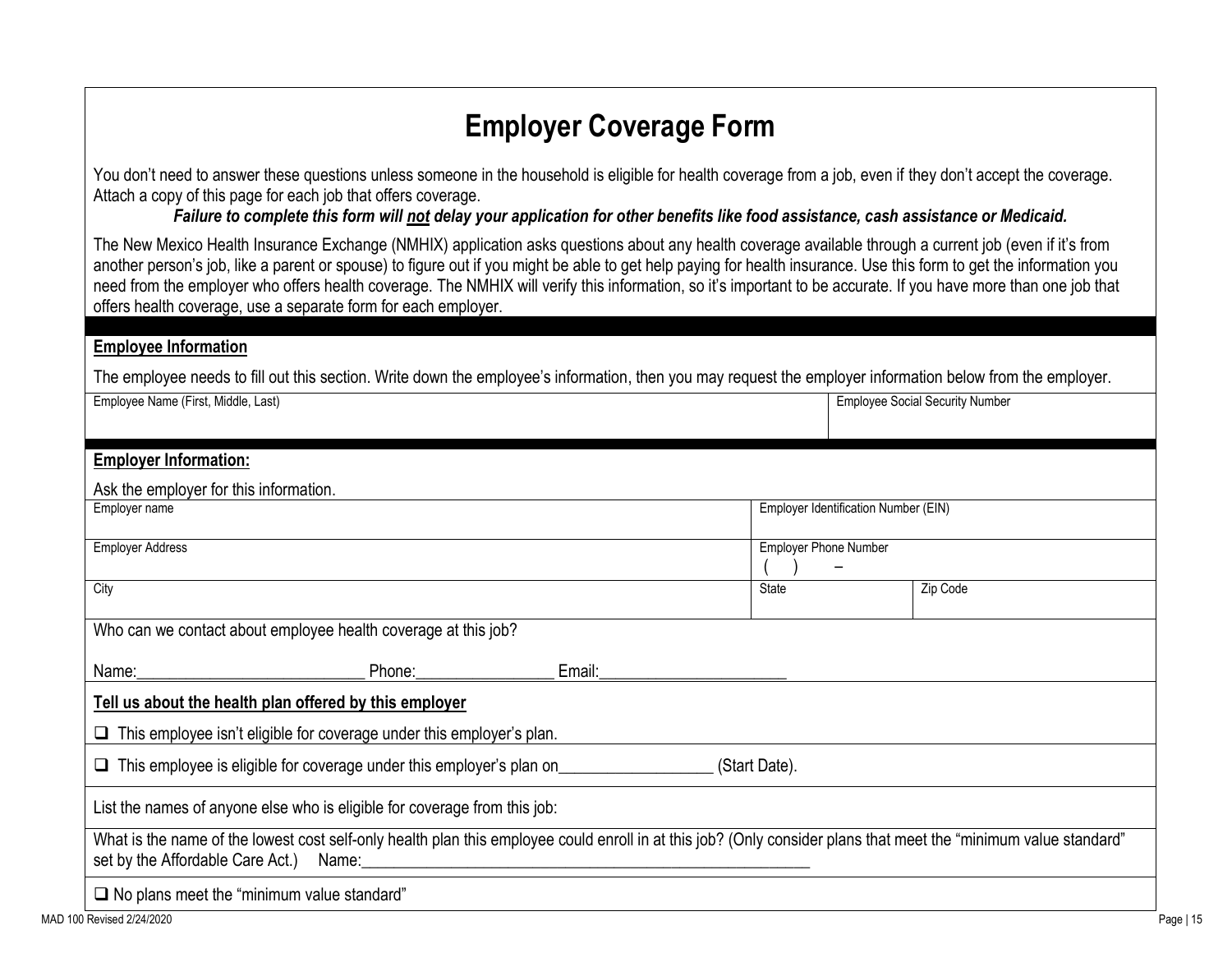| How much would the employee have to pay in premiums for that plan?                                                                                                                                                          |  |  |  |  |  |  |
|-----------------------------------------------------------------------------------------------------------------------------------------------------------------------------------------------------------------------------|--|--|--|--|--|--|
| How Often? $\Box$ Weekly<br>$\Box$ Yearly<br>$\Box$ Monthly<br>$\Box$ Twice a month<br>$\Box$ Every 2 weeks<br>$\Box$ Other                                                                                                 |  |  |  |  |  |  |
| What change, if any, will the employer make for the new plan year?                                                                                                                                                          |  |  |  |  |  |  |
| $\Box$ No change.<br>$\Box$ Employer won't offer health coverage.<br>$\Box$ Employer will start offering health coverage to employees or change the premium for the lowest-cost plan that meets the minimum value standard. |  |  |  |  |  |  |
| Date of change, if applicable:                                                                                                                                                                                              |  |  |  |  |  |  |